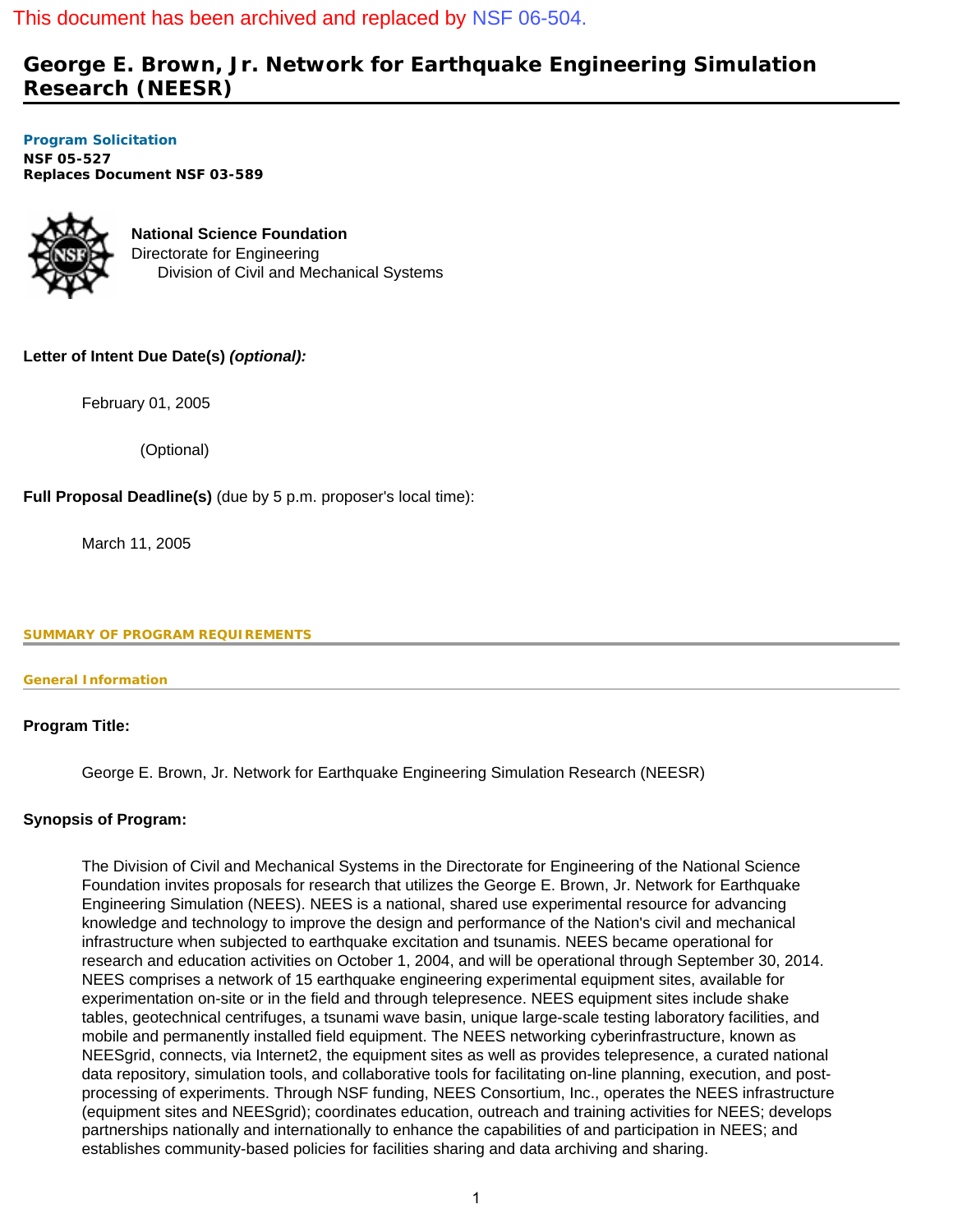Projects proposed and funded under this solicitation must utilize one or more of the NEES equipment sites and the NEESgrid cyberinfrastructure operated by NEESinc. Proposals may be submitted in three categories: Grand Challenge, Small Group, and Individual Investigator. Optional "payload" and "cyberinfrastructure tool" project components may be submitted as part of the proposal.

## **Cognizant Program Officer(s):**

● Joy M. Pauschke, Program Director, Directorate for Engineering, Division of Civil & Mechanical Systems, 545 S, telephone: (703) 292-7024, fax: (703) 292-9053, email: [jpauschk@nsf.gov](mailto:jpauschk@nsf.gov)

### **Applicable Catalog of Federal Domestic Assistance (CFDA) Number(s):**

 $\bullet$  47.041 --- Engineering

#### **Eligibility Information**

● **Organization Limit:** 

U.S. universities and colleges may submit proposals as the lead organization. Proposals involving integrated partnerships (e.g., multi-organizational arrangements including other universities and colleges, minority-serving institutions, women's colleges, predominantly undergraduate institutions, national laboratories, nonprofit organizations, private sector organizations, government agencies, and international collaborators) are encouraged. Note that the number of participating organizations and project participants is not necessarily a measure of quality. Proposals must justify that all participating organizations and project participants are integral to achieving the goals and functions of the project.

Proposals involving more than one organization must be submitted as a single administrative package from the lead organization; collaborative proposals with multiple administrative packages will not be accepted.

- **PI Eligibility Limit:** None Specified.
- **Limit on Number of Proposals:** A Principal Investigator may submit only one proposal. However, a Principal Investigator for one proposal may be a co-Principal Investigator or project participant on other proposals submitted to this program solicitation.

#### **Award Information**

- **Anticipated Type of Award:** Standard or Continuing Grant
- **Estimated Number of Awards:** 8 to 12 which includes a combination of Grand Challenge, Small Group, and Individual Investigator awards.
- **Anticipated Funding Amount:** \$9,000,000 expected in 2005, pending availability of funds and quality of proposals.

#### **Proposal Preparation and Submission Instructions**

#### **A. Proposal Preparation Instructions**

- Letters of Intent: Submission of Letters of Intent is optional. Please see the full text of this solicitation for further information.
- **Full Proposal Preparation Instructions:** This solicitation contains information that deviates from the standard Grant Proposal Guide (GPG) proposal preparation guidelines. Please see the full text of this solicitation for further information.

#### **B. Budgetary Information**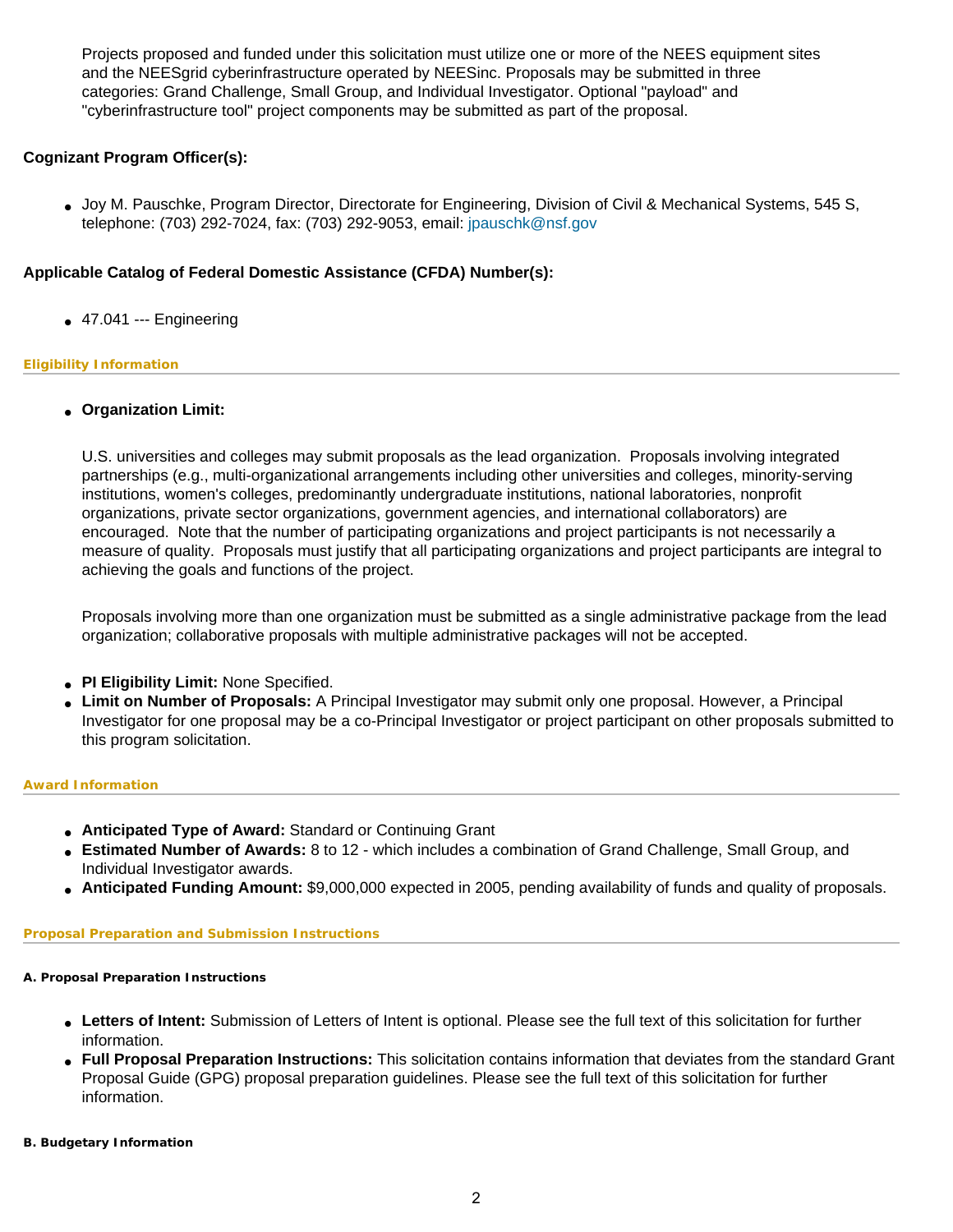- **Cost Sharing Requirements:** Cost Sharing is not required.
- **Indirect Cost (F&A) Limitations:** Not Applicable.
- **Other Budgetary Limitations:** Not Applicable.
- **C. Due Dates**
	- **Letters of Intent** *(optional)***:**

February 01, 2005

(Optional)

● **Full Proposal Deadline Date(s)** (due by 5 p.m. proposer's local time): March 11, 2005

#### **Proposal Review Information**

● **Merit Review Criteria:** National Science Board approved criteria. Additional merit review considerations apply. Please see the full text of this solicitation for further information.

#### **Award Administration Information**

- **Award Conditions:** Additional award conditions apply. Please see the full text of this solicitation for further information.
- **Reporting Requirements:** Standard NSF reporting requirements apply.

#### <span id="page-2-0"></span>**TABLE OF CONTENTS**

#### **[Summary of Program Requirements](#page-0-0)**

- I. **[Introduction](#page-3-0)**
- II. **[Program Description](#page-4-0)**
- III. **[Eligibility Information](#page-8-0)**
- IV. **[Award Information](#page-9-0)**
- V. **[Proposal Preparation and Submission Instructions](#page-9-1)**
	- A. [Proposal Preparation Instructions](#page-9-1)
	- B. [Budgetary Information](#page-11-0)
	- C. [Due Dates](#page-11-1)
	- D. [FastLane Requirements](#page-12-0)

#### VI. **[Proposal Review Information](#page-12-1)**

- A. [NSF Proposal Review Process](#page-12-2)
- B. [Review Protocol and Associated Customer Service Standard](#page-14-0)

## VII. **[Award Administration Information](#page-14-1)**

- A. [Notification of the Award](#page-14-2)
- B. [Award Conditions](#page-14-3)
- C. [Reporting Requirements](#page-15-0)
- VIII. **[Contacts for Additional Information](#page-15-1)**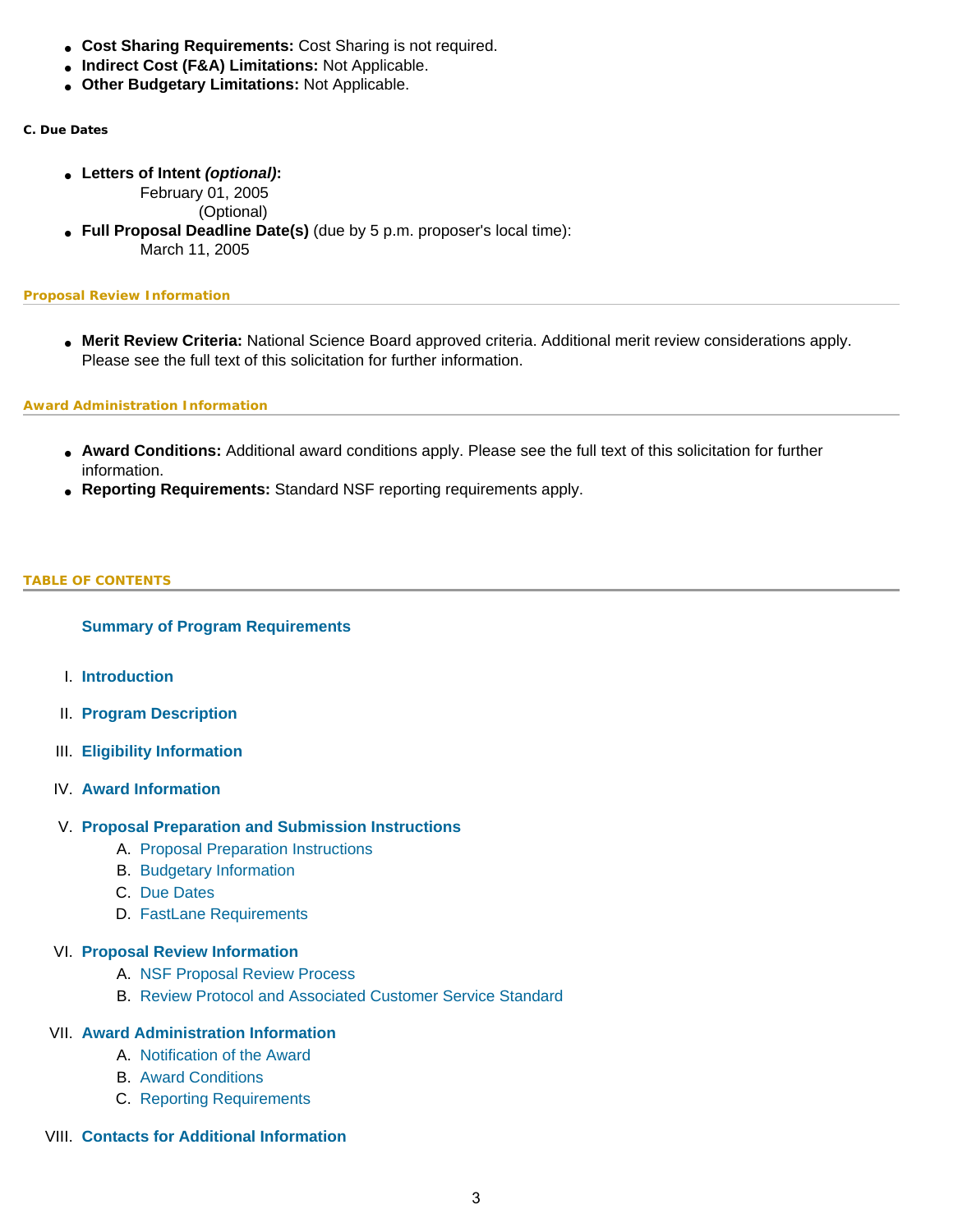#### IX. **[Other Programs of Interest](#page-17-0)**

#### <span id="page-3-0"></span>**I. INTRODUCTION**

The Division of Civil and Mechanical Systems (CMS) in the Directorate for Engineering of the National Science Foundation (NSF) invites proposals for research that utilizes the George E. Brown, Jr. Network for Earthquake Engineering Simulation (NEES). NEES is a national, shared use experimental resource for advancing knowledge and technology to improve the design and performance of the Nation's civil and mechanical infrastructure when subjected to earthquake excitation and tsunamis. NEES became operational for research and education activities on October 1, 2004, and will be operational through September 30, 2014. NEES comprises a network of 15 earthquake engineering experimental equipment sites, available for experimentation on-site or in the field and through telepresence. NEES equipment sites include shake tables, geotechnical centrifuges, a tsunami wave basin, unique large-scale testing laboratory facilities, and mobile and permanently installed field equipment. The NEES networking cyberinfrastructure, known as NEESgrid, connects, via Internet2, the equipment sites as well as provides telepresence, a curated national data repository, simulation tools, and collaborative tools for facilitating on-line planning, execution, and post-processing of experiments. Through NSF funding, NEES Consortium, Inc. (NEESinc), operates the NEES infrastructure (equipment sites and NEESgrid); coordinates education, outreach and training activities for NEES; develops partnerships nationally and internationally to enhance the capabilities of and participation in NEES; and establishes community-based policies on facilities shared use and data archiving and sharing.

Projects proposed and funded under this solicitation must utilize one or more of the NEES equipment sites and the NEESgrid cyberinfrastructure operated by NEESinc. Information about NEES, NEESinc, the 15 NEES experimental equipment sites (including detailed specifications about each site's equipment and capabilities as well as contact information), and NEESgrid resources is available at the NEESinc web site ([http://www.nees.org\)](http://www.nees.org/).

NEES provides the opportunity for researchers to participate in cutting edge research to extend theory; model-based simulation; computational and visualization tools; design practice and codes in earthquake engineering; advanced technologies for design, retrofit and remediation; experimental techniques; and sensor technology. As an integrated network, NEES offers opportunities for earthquake engineering research to enable or enhance the investigation of problems at the systems level, in a more systematic way than previously possible through use of multiple, independent equipment sites. In addition, optional "payload" and "cyberinfrastructure tool" project components may be submitted as part of the research, as described later in this solicitation. Proposers may wish to review the following resources for potential research topics. This is not meant to be an exhaustive list but rather to point proposers to some recent reports and information that may be helpful during proposal development.

- *Preventing Earthquake Disasters: The Grand Challenge in Earthquake Engineering. A Research Agenda for the Network for Earthquake Engineering Simulation (NEES)* (available at [http://www.nationalacademies.org/](http://www.nationalacademies.org/publications/) [publications/\)](http://www.nationalacademies.org/publications/), a report from a panel organized by the National Research Council of the National Academies to develop a long-term agenda for earthquake engineering research needs that is well suited to investigative techniques involving use of the NEES experimental resources.
- *Securing Society Against Catastrophic Earthquake Losses: A Research and Outreach Plan in Earthquake Engineering (*available at [http://www.eeri.org/cds\\_publications/securing\\_society.pdf](http://www.eeri.org/cds_publications/securing_society.pdf)), a long term research and outreach agenda for the earthquake engineering field prepared by the Earthquake Engineering Research Institute.
- *Research Needs Report (*available at [http://www.bssconline.org](http://www.bssconline.org/)). The *National Earthquake Hazards Reduction Program (NEHRP) Recommended Provisions for Seismic Regulations for New Buildings and Other Structures* provide the minimum level design requirements for the protection of life safety in buildings subject to earthquakes in the United States. At the end of each of its triennial updates of this document, the Building Seismic Safety Council (BSSC) prepares a *Research Needs Report,* which provides a list of issues that each of the thirteen technical subcommittees examined but could not resolve during the Provisions update process, due to a lack of available data or information. This report identifies issues that run the entire spectrum of seismic design and construction and generally represent the cutting edge of seismic building science, and are areas where the subcommittees believe future research emphasis is needed that could then be utilized during future updates of the Provisions. Development of the NEHRP Provisions is coordinated by the Federal Emergency Management Agency.
- The 3-D Full-Scale Earthquake Testing Shake Table Facility, known as E-Defense, ([http://www.bosai.go.jp/sougou/](http://www.bosai.go.jp/sougou/sanjigen/3De/index.htm) [sanjigen/3De/index.htm](http://www.bosai.go.jp/sougou/sanjigen/3De/index.htm)), being built by the Japanese National Research Institute for Earth Science and Disaster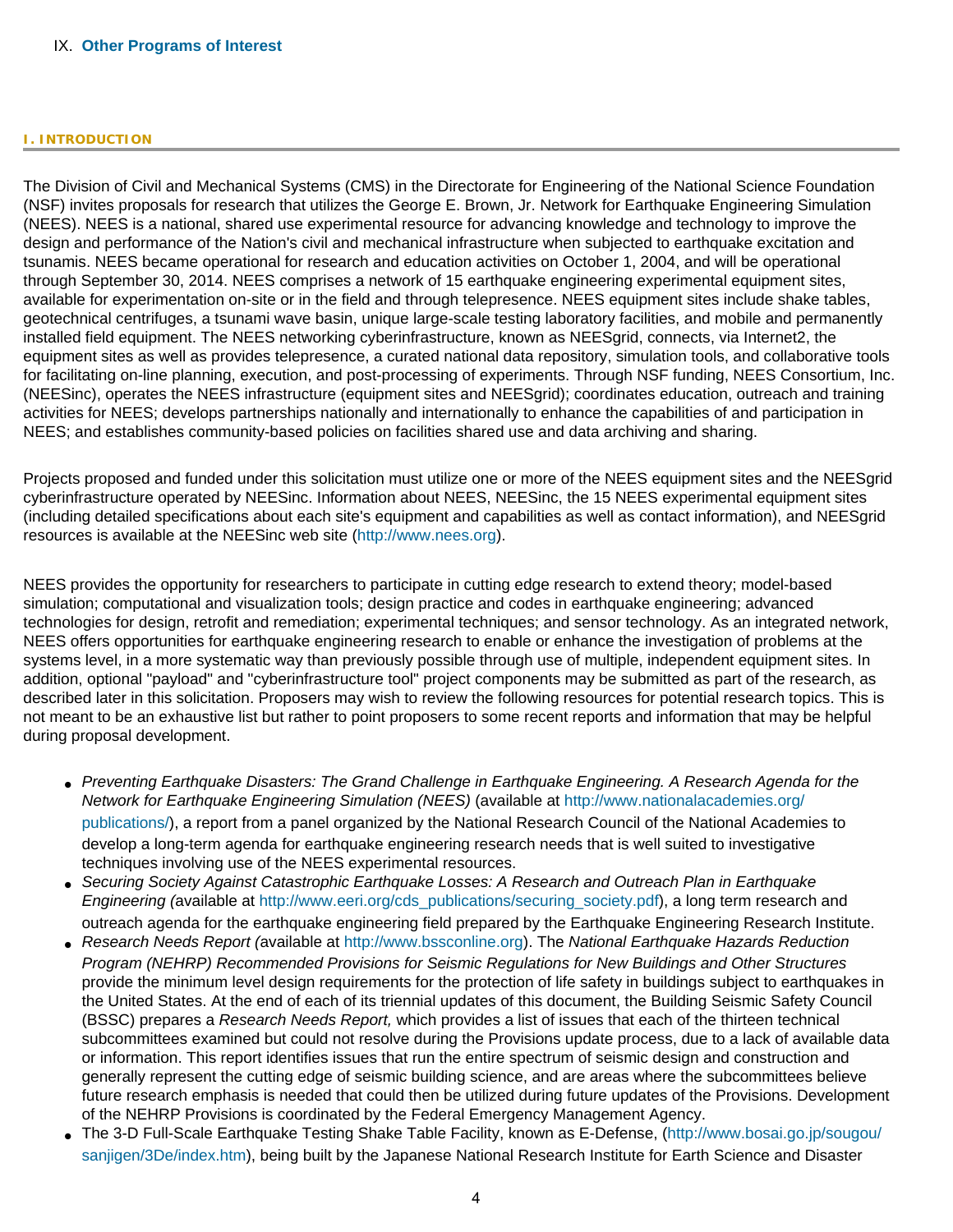Prevention (NIED), is scheduled to open for research in 2005. The NEES equipment sites and E-Defense facility offer complementary earthquake engineering experimental facilities for large/full scale testing. Preliminary meetings have been held in 2004 between researchers in the United States and Japan to develop collaborative research strategies for investigation of the seismic performance of steel structures and bridges that require coordinated use of the NEES and E-Defense facilities. Summaries of these meetings are available at the NEESinc web site ([http://www.](http://www.nees.org/) [nees.org\)](http://www.nees.org/).

• The NSF Middleware Initiative web site [\(http://www.nsf-middleware.org](http://www.nsf-middleware.org/)) contains information on the latest middleware software packages and cyberinfrastructure tools for science and engineering research and education.

The NEES infrastructure also provides national resources for developing, coordinating, and sharing new educational programs and materials to train the next generation engineering workforce. NEESinc has developed, through community input, an *Education, Outreach, and Training (EOT) Strategic Plan for NEES* (available at [http://www.nees.org](http://www.nees.org/)) that outlines a strategy for the use of NEES resources for EOT to best serve the needs of the earthquake engineering community. To maximize broader impacts, proposers are required to align their project's education and outreach component with this plan and coordinate activities with NEESinc.

For projects funded under this program solicitation, NEESinc will coordinate access to, scheduling, and announcement of experiments and educational projects at the NEES equipment sites. Projects awarded under this solicitation must conform to the *NEES Facilities Users' Guide* and the NEESinc *Data Sharing and Archiving Policies and Guidelines* available on the NEESinc web site ([http://www.nees.org\)](http://www.nees.org/). NSF expects awardees under this program solicitation to comply with these community-established policies for equipment site usage and documenting and sharing of data results.

NSF will hold an informational meeting after release of this program solicitation to inform research communities about this funding opportunity and answer questions about this solicitation. Proposers should check the NEESinc web site [\(http://www.](http://www.nees.org/) [nees.org](http://www.nees.org/)) for information about the informational meeting.

#### <span id="page-4-0"></span>**II. PROGRAM DESCRIPTION**

## **General Information Regarding NEES Research (NEESR)**

NEES is a new era in NSF-funded earthquake engineering research to speed earthquake loss-reduction. NEES represents the culmination of over a decade of planning and construction by the earthquake engineering community to develop advanced earthquake engineering experimental research capabilities in the United States. NEES offers opportunities in earthquake engineering to enable or enhance the study of larger scope, requiring experimental resources, in a more systematic way than previously possible. As such, this solicitation is aimed at providing research funding to support innovative research into the performance of structural, nonstructural, geotechnical, hydraulic, and other civil and mechanical infrastructure systems during earthquake excitation or tsunamis. Projects funded under this solicitation are expected to be comprehensive in research scope and provide key research insights and results that will *rapidly* advance the state of the art. Projects that involve a cross-disciplinary team and active participation by practitioners, industry, and public policy makers to formulate the research problem and speed technology transfer are strongly encouraged.

Proposals submitted under this solicitation must utilize one or more of the NEES equipment sites operated by NEESinc. **Proposals that do not require the use of at least one NEES equipment site operated by NEESinc will be returned without review.** Investigators who wish to conduct earthquake engineering research that does not require use of at least one NEES equipment site operated by NEESinc should submit proposals to one of the existing programs within NSF/CMS [\(http://](http://www.nsf.gov/eng) [www.nsf.gov/eng\)](http://www.nsf.gov/eng).

## **NEESR Individual Investigator, Small Group, and Grand Challenge Proposals**

NEESR projects will be supported in three categories, according to the research scope and project team composition: Individual Investigator (II), Small Group (SG), and Grand Challenge (GC). Each project category is described below. All proposed projects (II, SG, and GC) must include the following required **general key features**: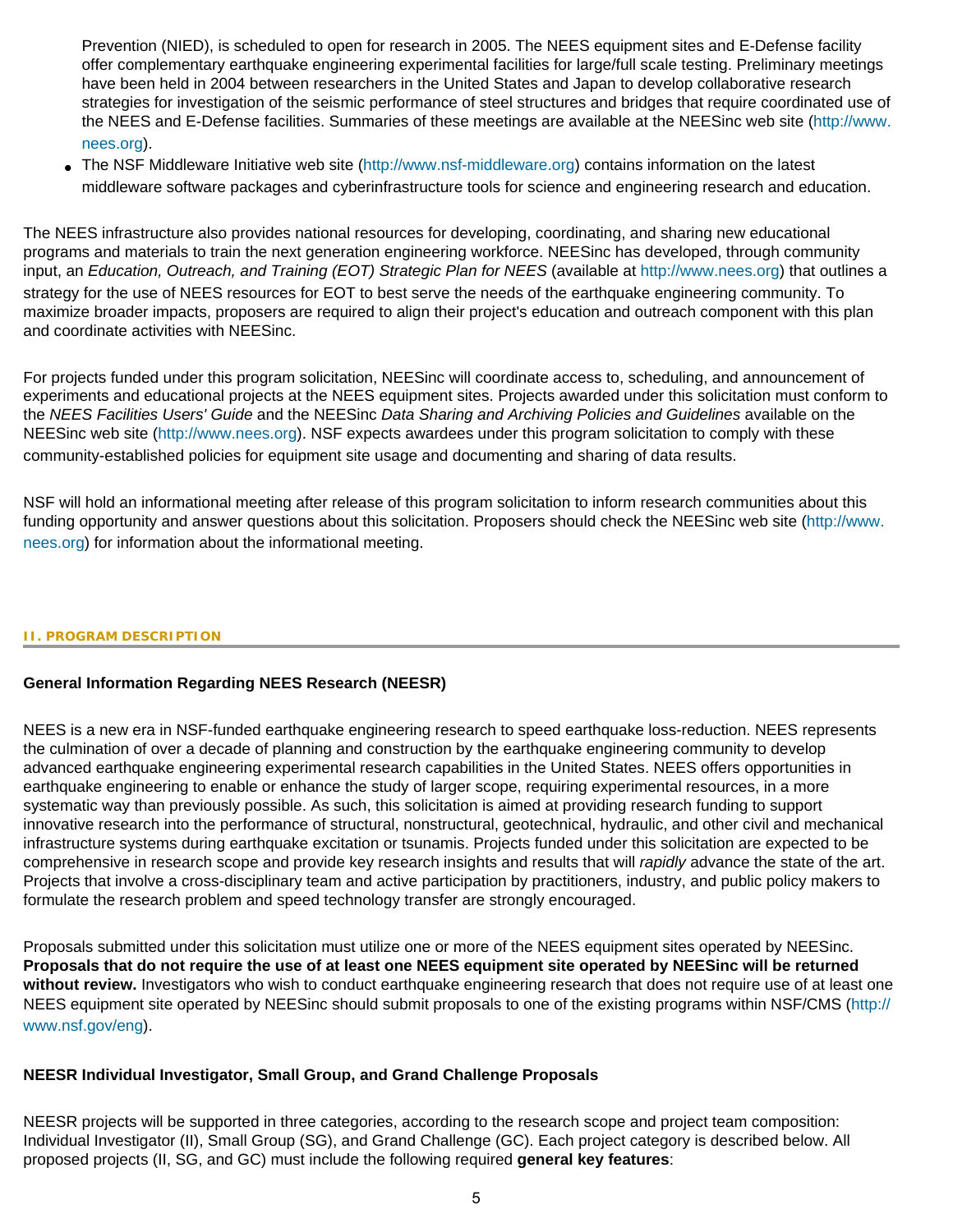- Vision for research in earthquake engineering requiring use of at least one NEES equipment site operated by NEESinc;
- Research outcomes to advance the state of the art in earthquake engineering;
- Strategic research plan to realize the vision;
- Research program encompassing experimental and analytical investigations;
- Project implementation plan, including the following: project schedule; project management plan; organizational chart for all project phases; plan for experimental planning, testing and post-processing and analysis to use NEESgrid resources (e.g., collaborative tools, data repository, simulation tools, telepresence configured for both private and public clients); test set-ups to include both private and public clients; and plan for removal/disposal of experimental specimens;
- Education and outreach activities, with an interactive project web site, which are aligned with the communitydeveloped *Education, Outreach, and Training (EOT) Strategic Plan for NEES* (available at [http://www.nees.org](http://www.nees.org/)) and coordinated with NEESinc;
- Risk mitigation plan; and
- Plan for dissemination and transfer of findings to the earthquake engineering community, including a Data Archiving and Sharing Plan using the NEES national data repository in accordance with the NEESinc *Data Sharing and Archiving Policies and Guidelines.*

## **NEESR Individual Investigator (NEESR II) Proposals**

NEESR II proposals should focus on a specific problem in detail; thus, they are similar to traditional individual investigator research proposals. The research will be conducted by an individual investigator or small research team and may involve more than one organization, within the budget constraints of this type of award. II projects will be funded for up to three years and must include the required general key features described above.

## **NEESR Small Group (NEESR SG) Proposals**

NEESR SG proposals should focus on a research problem requiring a cross-disciplinary collaborative team. As a result, the scope is larger than that of an individual investigator proposal. SG projects will be funded for up to four years. In addition to the required general key features listed above, SG projects must also include the following key features:

- Principal Investigator must devote at least two months of effort annually to the project;
- Cross-disciplinary and, if appropriate, a multi-organizational project team;
- Project team and leadership inclusive in gender, race, and ethnicity;
- Opportunities for payload projects to the extent practical; and
- Cyberinfrastructure tool component (optional).

## **NEESR Grand Challenge (NEESR GC) Proposals**

NEESR GC proposals should focus on a compelling national research problem that can now be addressed through the use of NEES resources. GC projects must take a comprehensive systems approach that warrants an in-depth, cross-disciplinary, and multi-organizational investigation to achieve project goals, with a scope that includes research, education, and technology transfer activities. In particular, GC proposers may find it especially helpful during the proposal preparation stage to include input from practitioners, industry, and public policy makers to formulate the research and technology transfer strategy and who may also become part of the project team. Proposers of GC projects are encouraged to form a geographically distributed project team that also includes early career faculty as well as participants from minority-serving institutions, women's colleges, and predominantly undergraduate institutions. The project may benefit from a project manager, who may either be the Principal Investigator or a member of the project team. GC projects will be funded for up to five years. In addition to the required general key features listed above, SG projects must also include the following key features:

- Principal Investigator must devote at least two months of effort annually to the project;
- Systems-level approach to a research problem in earthquake hazard mitigation;
- Geographically distributed, cross-disciplinary, and multi-organizational project team;
- Project team and leadership inclusive in gender, race, and ethnicity;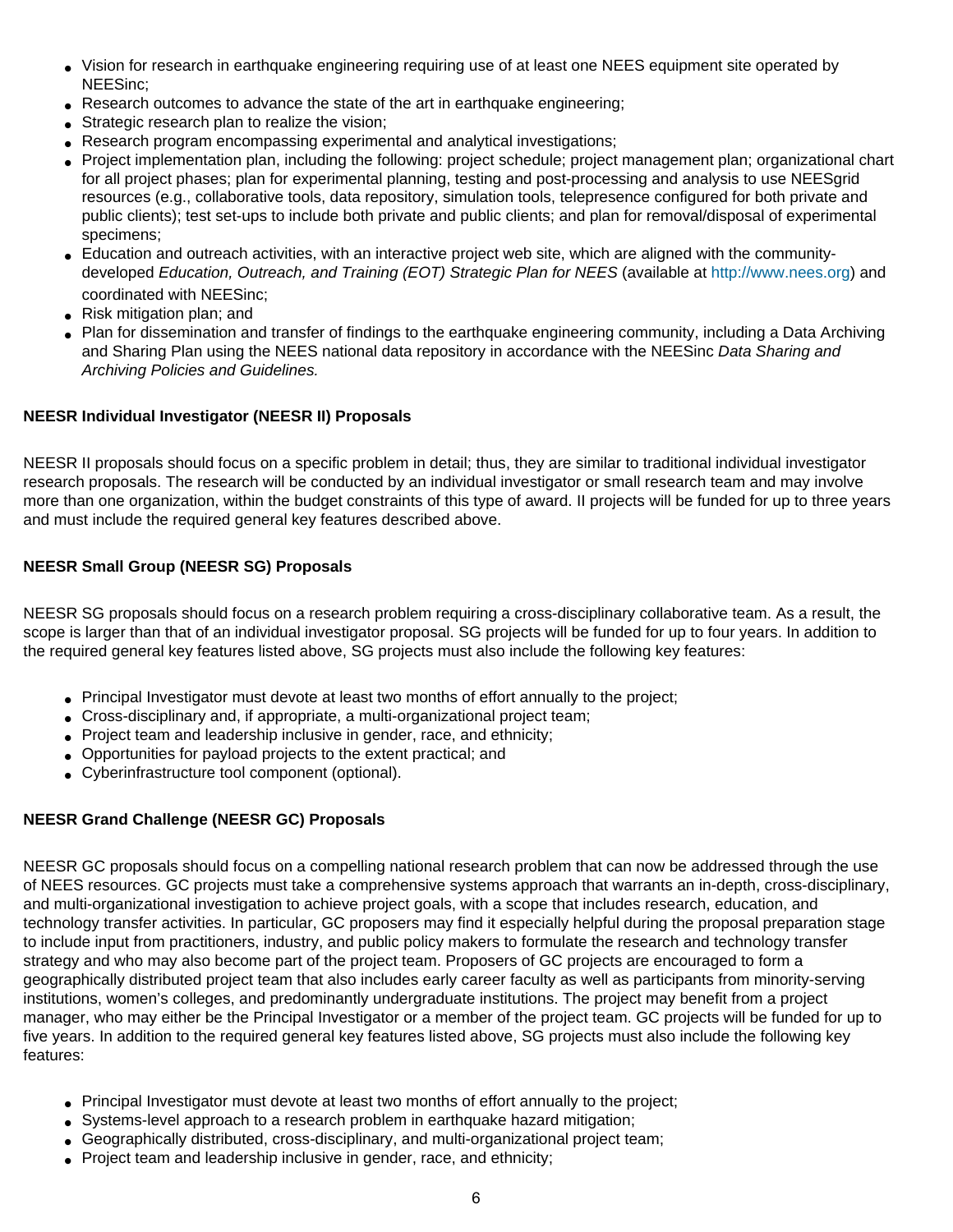- An External Advisory Board (members to be named after the NSF award is made):
- Opportunities for payload projects to the extent practical; and
- Cyberinfrastructure tool component (optional).

## **Payload Component (Optional)**

NEESR GC and SG projects offer a unique opportunity for researchers outside the project team to utilize the project's test setup to accommodate a considerably smaller experimental investigation of a "payload" component, referred to as a "payload project." This payload component is not necessarily part of the main structural, geotechnical, or infrastructure system, e.g., the payload may be a mechanical, control, sensing, or nonstructural component that may detect or support operation of the overall system, but is not part of the load carrying system. Payload projects also may concern the load carrying structural system or its components. The GC or SG project's test set-up would provide the vehicle for testing the payload component. GC and SG projects may identify and include potential payload projects as part of the proposal submission to this program solicitation, not to exceed the maximum award limitations in each project category. Alternatively, after a GC or SG award is made, NSF may fund payload projects separately, either to the project team or to researchers outside the project team, through the Small Grants for Exploratory Research (SGER) program.

## **Cyberinfrastructure Tool Component (Optional)**

The NEESgrid cyberinfrastructure operated by NEESinc provides a cross-disciplinary laboratory to develop new cyberinfrastructure tools for NEES, based on evolving information technology capabilities and NEES community user requirements, that can stimulate new mechanisms for collaboration, experimentation, telepresence, data integration, computational simulation, and visualization. NEESR GC and SG project platforms offer a unique opportunity for earthquake engineering and computer and information science and engineering researchers to partner to develop and deploy new cyberinfrastructure tools for the NEESgrid cyberinfrastructure that are beyond the scope of maintenance and operations of NEESgrid by NEESinc. This may include: (a) development of a new cyberinfrastructure tool and capability, (b) a significant enhancement of existing NEESgrid services and capabilities through major modification, or (c) porting an existing cyberinfrastructure tool to fit into NEESgrid. If tools are already pre-existing in the area proposed, the proposers should describe the distinction and advantages in their approach, or new tool, over available alternatives. Through this solicitation, CMS, in partnership with the Directorate for Computer and Information Science and Engineering (CISE), Division of Shared Cyberinfrastructure (SCI), will co-fund development and deployment of new cyberinfrastructure tools for NEES (that may also be useful to other engineering and scientific communities) that are driven by the user requirements of the NEES community and the proposed research project and will be deployed within the framework of the NEESgrid cyberinfrastructure. The proposal should demonstrate awareness of and agree to conform to all NEESinc software, quality assurance, testing, documentation, and open source requirements. Proposers must coordinate all phases of the cyberinfrastructure tool project with NEESinc staff, and the deployment should result in the tool incorporated into a NEESinc-scheduled NEESgrid software release. More information about NEESgrid is available at the NEESinc web site [\(http://www.nees.org](http://www.nees.org/)). Proposers are also strongly encouraged to review information on middleware releases and directions through the NSF Middleware Initiative web site ([http://www.nsf-middleware.org\)](http://www.nsf-middleware.org/).

Proposers interested in including a cyberinfrastructure tool component should discuss their plans with NEESinc during the proposal preparation process. Proposals with a cyberinfrastructure tool component:

- Must include a supporting letter from NEESinc in the supplementary documents section of the proposal;
- May include up to additional five pages in the project description outlining the tool development, prototype, and deployment process, including the interactions with NEESinc;
- Must include in the project schedule a timeline showing the stages of developing, prototyping, and deploying the tool, including the interactions with NEESinc; and
- May budget up to an additional \$200,000 annually, for up to three years, for the development, prototype, and deployment of the tool.

## **Earth Science (EarthScope)/Earthquake Engineering (NEES) Research Opportunities**

EarthScope is an Earth science program to explore the 4-dimensional structure of the North American continent. The EarthScope Program provides a framework for broad, integrated studies across the Earth sciences, including research on fault properties and the earthquake process, strain transfer, magmatic and hydrous fluids in the crust and mantle, plate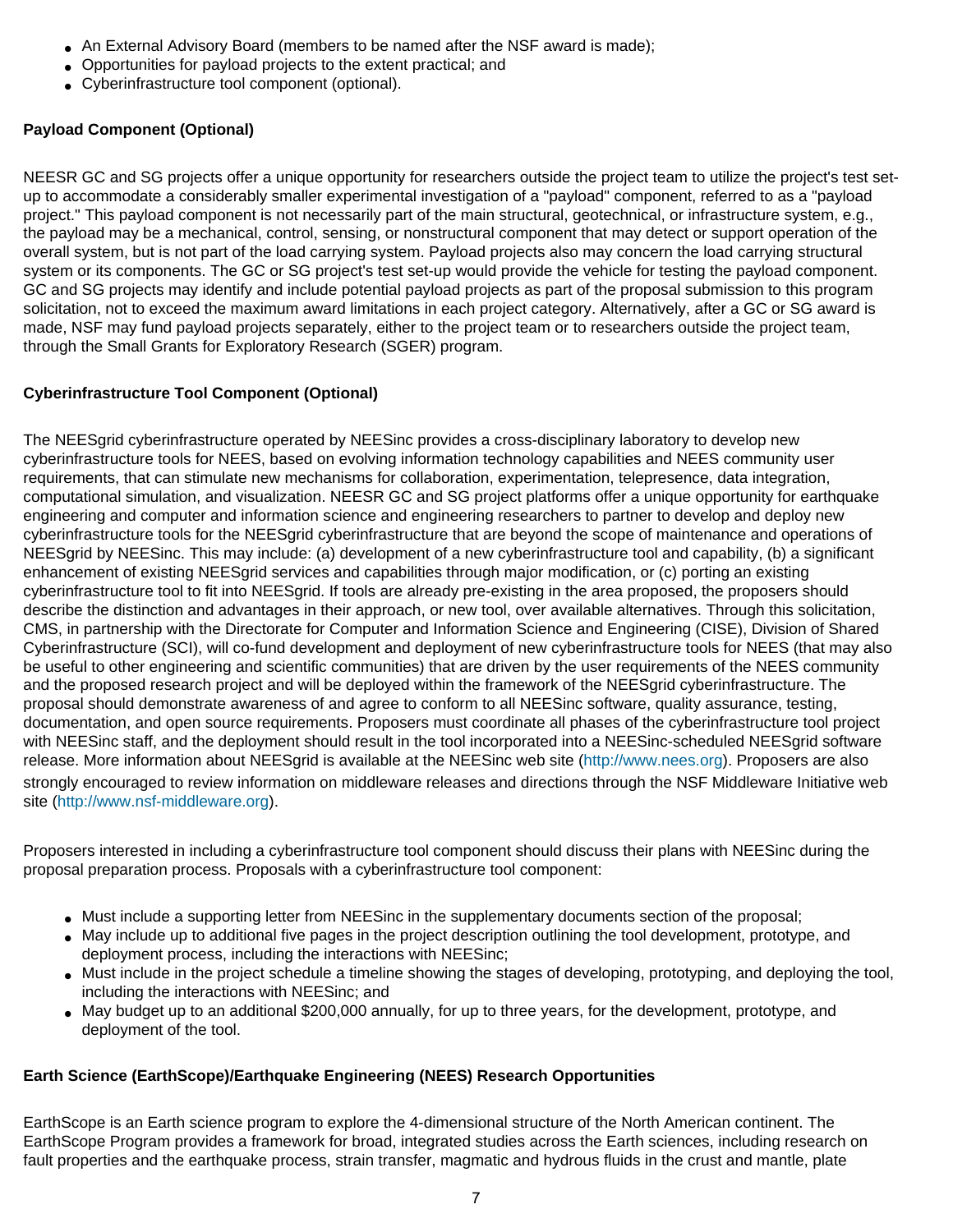boundary processes, large-scale continental deformation, continental structure and evolution, and composition and structure of the deep-Earth. In addition, EarthScope offers a centralized forum for Earth science education at all levels and an excellent opportunity to develop cyberinfrastructure to integrate, distribute, and analyze diverse data sets. The nucleus of the program is the EarthScope Facility, consisting of the Plate Boundary Observatory, the San Andreas Fault Observatory at Depth, and the USArray. The EarthScope Facility is a multi-purpose array of instruments and observatories that will greatly expand the observational capabilities of the Earth Sciences and permit us to advance our understanding of the structure, evolution and dynamics of the North American continent. The Facility is designed to continually incorporate technological advances in geophysics, seismology, geodesy, information technology, drilling technology, and downhole instrumentation. For further information, visit the EarthScope web site ([http://www.earthscope.org](http://www.earthscope.org/)). The NEES and EarthScope facilities provide complementary capabilities to extend the continuum and interface of knowledge and technology in earth sciences and earthquake engineering. Co-funding opportunities will be considered between CMS, through this solicitation, and by the Directorate for Geosciences (GEO), Division of Earth Sciences (EAR), for projects that propose research requiring coordinated use of both NEES and EarthScope facilities. Proposals should address both the requirements of this solicitation and program solicitation NSF 04-589, *EarthScope: Science, Education, and Related Activities*. Proposals will be co-reviewed by ad hoc mail reviews and/or panels formed to review proposals under this solicitation and under program solicitation NSF 04-589.

## **International Collaboration Opportunities**

*General Information:* NSF encourages collaboration with international researchers. Proposals including international collaboration should address their collaboration in the management plan and identify the names and organizations of the international collaborators, the nature and goals of collaboration activities, and the international synergies and benefits to be gained from the collaboration. NSF polices and procedures regarding participation of international researchers in NSF awards can be obtained from the NSF Office of International Science and Engineering (<http://www.nsf.gov/home/int/>).

*NEES/E-Defense Earthquake Engineering Research Collaboration:* The NEES equipment sites operated by NEESinc and the new Japanese E-Defense shake table operated by NIED offer complementary earthquake engineering experimental facilities for large/full scale testing. Preliminary meetings have been held in 2004 between researchers in the United States and Japan to identify research strategies for investigations of the seismic performance of steel structures and bridges that require coordinated use of the NEES and E-Defense facilities. Summaries of these meetings are available at the NEESinc web site [\(http://www.nees.org\)](http://www.nees.org/). Up to \$3,000,000 of the total funding available under this solicitation may be awarded for collaborative research on steel structures and bridges between U.S. and Japanese researchers utilizing the NEES equipment sites and E-Defense shake table facility, pending availability of funds and quality of proposals. This funding may be used to support NEESR awards made under this solicitation as standard or continuing grants. NSF strongly encourages proposals to be submitted for these topics that coordinate such research for the United States at the national level, rather than through uncoordinated, individual projects; proposals most likely will be best suited under the Grand Challenge or Small Group project categories. Proposals for NEES/E-Defense research collaboration must include the following: (1) in the project participant list, the names, affiliations, and roles of the proposed Japanese, as well as U.S., researchers, and (2) in the supplementary documents section, one letter of support must be provided from the counterpart lead Japanese researcher responsible for coordinating with the Principal Investigator verifying the interest in collaboration; the availability of funds, if any, for Japanese researcher support; and the availability of the E-Defense facility for coordinated research. In accordance with NSF policy, international collaborators cannot be funded under this solicitation and must provide their own support.

#### **NEESR Requirements Regarding Telepresence and Data**

NEES experimental, telepresence, data archival, simulation, and collaborative capabilities have been designed to provide an infrastructure for earthquake engineering research and education partnerships, and to encourage broad participation from different segments of the earthquake engineering community (e.g., researchers, educators, students, practitioners, consultants, government agencies, national laboratories, international collaborators, etc.).

NEES enables broad teleparticipation in experimentation at each NEES equipment site, for both private clients (e.g., remote collaborators involved on the project research team) and public clients (e.g., remote viewers such as K-12 faculty and students, an engineering class, and practicing engineers). The planned test dates of all experiments conducted by awards made under this solicitation must coordinated with NEESinc and be announced on the NEESinc web site ([http://www.nees.](http://www.nees.org/) [org\)](http://www.nees.org/). The experimental set-up must be configured to enable viewing by both private and public clients to the maximum extent practical. Viewing in this context means the ability to observe not only static web pages, but also includes a range of streaming images, subsets of non-mission critical sensor data, results, and background documentation. All of this should be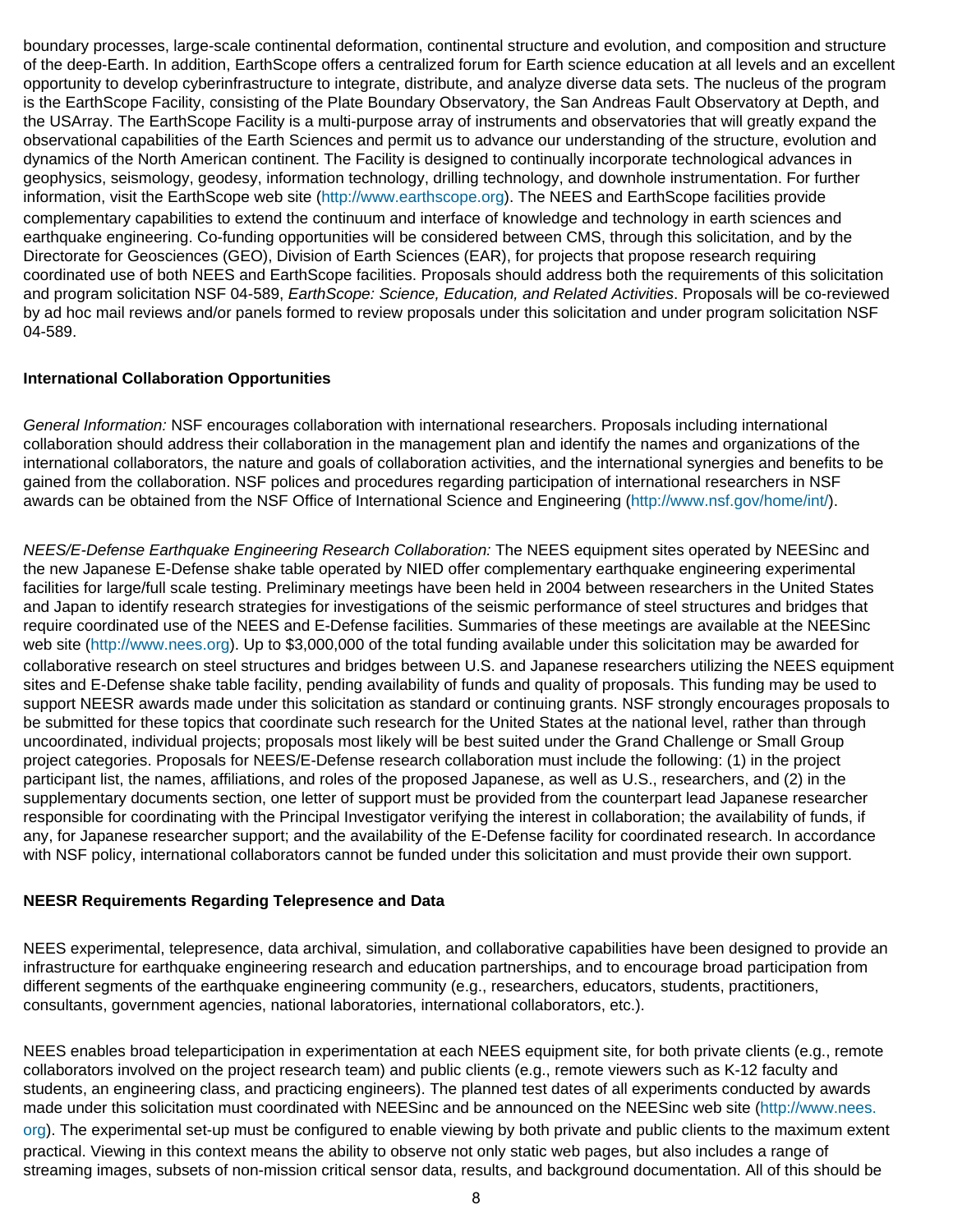in a format that is appropriate to the intended educational outreach (public) clients/audience.

At all times, even when a specific test is not being conducted, a public telepresence website will be kept operational at each NEES equipment site allowing the general public to observe the real time events occurring in the laboratory facility (e.g., construction, experimentation, disassembly). In addition, NEES equipment sites must provide the ability to browse nonmission critical documentation, representative data, and, if practical, video replays of past experiments. The intent is to expand the community's awareness and understanding of the scientific process by allowing them into the laboratory in a safe manner, yet leaving them the opportunity to explore in a structured environment.

NEES has been designed to share both experimental facilities and the data generated from research that uses these facilities (experimental and analytical data). NSF advocates and encourages open scientific communication. NSF expects significant findings from supported research and educational activities to be *promptly* submitted for publication with authorship that accurately reflects the contributions of those involved. NSF expects awardees to share with other researchers, at no more than incremental cost and within a reasonable time, the data, samples, physical collections and other supporting materials created or gathered in the course of the work. NSF also encourages grantees to share software and inventions, once appropriate protection for them has been secured, and otherwise act to make the innovations they embody widely useful and usable.

All experimental data generated must be submitted electronically to the NEES national data repository maintained by NEESinc. Data in this context refers to all measurements, calibrations, observations, analyses, images, commentary, reports, logs, notes and/or electronic notebook entries which relate directly to the proposed experiments. Any data (as described above), which is recorded in hardcopy of any form, must be transcribed/converted, without loss of information, into an appropriate searchable format on to electronic media. In addition, this information must be properly characterized with appropriate metadata descriptors and then subsequently stored into one of the NEES accepted digital formats to facilitate archiving in accordance with the NEESinc *Data Sharing and Archiving Policies and Guidelines.*

## **NEESinc Equipment Site Policies Compliance Check (ESPCC)**

Upon completion of the NSF peer review process and prior to the NSF award being made, proposals recommended for funding will undergo a supplementary review that will be coordinated by NEESinc with each equipment site at which experimental work is proposed. This *Equipment Site Policies Compliance Check (ESPCC)* provides NEESinc and the equipment sites an opportunity to assure policy compliance with respect to the *NEES Facilities Users' Guide*, experimental feasibility, safety, budget, schedule, and available data services. A copy of the ESPCC form is available at the NEESinc web site ([http://www.nees.org](http://www.nees.org/)). After NSF notification that the proposal is being recommended for an award, the prospective awardee must submit to NEESinc those sections of the proposal required by NEESinc and the equipment sites to evaluate policy compliance. The required information will include experimental plans (e.g., proposed schedule, specimen preparation details, equipment loads and sequence, instrumentation and data acquisition needs) and experimental portion of the budget. The information provided will be shared with NEESinc and equipment site staff. NEESinc will provide the prospective awardee with the outcome of the ESPCC, which the prospective awardee is to in turn share with NSF prior to award recommendation. Using the ESPCC outcomes, NSF will work with the prospective awardee to determine an effective start date for the award that may be later than the start date originally proposed and may require revised budgets. NSF expects NEESinc and the equipment sites to maintain confidentiality of the proposals during the ESPCC process.

#### <span id="page-8-0"></span>**III. ELIGIBILITY INFORMATION**

U.S. universities and colleges may submit proposals as the lead organization. Proposals involving integrated partnerships (e. g., multi-organizational arrangements including other universities and colleges, minority-serving institutions, women's colleges, predominantly undergraduate institutions, national laboratories, nonprofit organizations, private sector organizations, government agencies, and international collaborators) are encouraged. Note that the number of participating organizations and project participants is not necessarily a measure of quality. Proposals must justify that all participating organizations and project participants are integral to achieving the goals and functions of the project.

Proposals involving more than one organization must be submitted as a single administrative package from the lead organization; collaborative proposals with multiple administrative packages will not be accepted.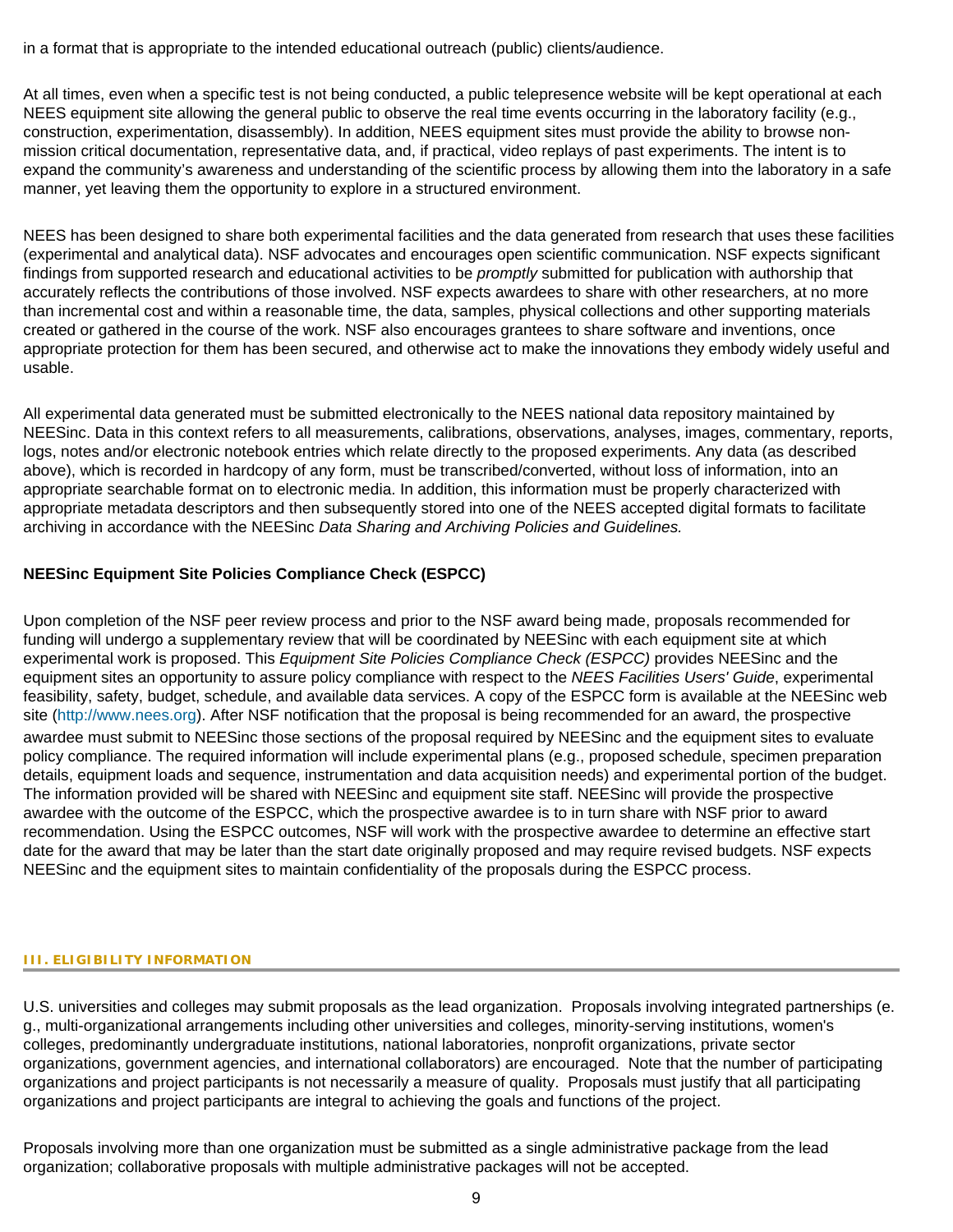<span id="page-9-0"></span>All awards are subject to the quality of proposals received and availability of funding.

- Individual Investigator Awards
	- Up to six.
	- Funding up to \$125,000 per year per award, for up to three years total.
- Small Group Awards
	- Up to six.
		- Funding up to \$400,000 per year per award, for up to four years total.
		- Up to an additional \$200,000 per year, for up to three years during the award, for an optional cyberinfrastructure tool component as part of the overall project.
- Grand Challenge Awards
	- Up to two.
	- $\bullet$  Funding up to \$500,000 for the first year, up to \$500,000 for the last year, and up to \$1,000,000 per year for the intermediate years, per award, for up to five years total.
	- Up to an additional \$200,000 per year, for up to three years during the award, for an optional cyberinfrastructure tool component as part of the overall project.

#### <span id="page-9-1"></span>**V. PROPOSAL PREPARATION AND SUBMISSION INSTRUCTIONS**

#### **A. Proposal Preparation Instructions**

## **Letters of Intent** *(optional):*

A Letter of Intent is requested for each proposal that will be submitted to this solicitation. Letters of Intent should be submitted by lead Principal Investigators on FastLane by February 1, 2005 (optional). Letters of Intent from co-Principal Investigators, subawardees, or other participating organizations are not to be submitted. Using the FastLane module, proposers should include in the Letter of Intent the following project information:

●

The project title. Indicate the project category (II, SG, or GC) in the title by starting the title with "NEESR-II," "NEESR-SG," or NEESR-GC" (up to 100 characters);

- - The name, affiliation, contact information, and email address of the Principal Investigator;
- ●
- The names and affiliations of *all* co-Principal Investigators (up to four, entered in the "Other Senior Project Personnel Section" box);
- A list of all other project participants likely to be subawardees, consultants, international collaborators, etc., including names and affiliations (up to 50 maximum, entered in the "Other Comments" box, not to exceed 2,500 characters); and
- Synopsis of the proposed project (entered in the "Synopsis" box, up to 2,500 characters).

Letters of Intent are not mandatory but are strongly encouraged to enable NSF to begin organizing review panels before the proposal submission deadline. Letters of Intent are treated with the same confidentiality as NSF proposal submissions. For those Letters of Intent received at NSF by February 1, 2005, NSF will acknowledge receipt of the Letter of Intent via email to the Principal Investigator.

#### **Full Proposal Instructions:**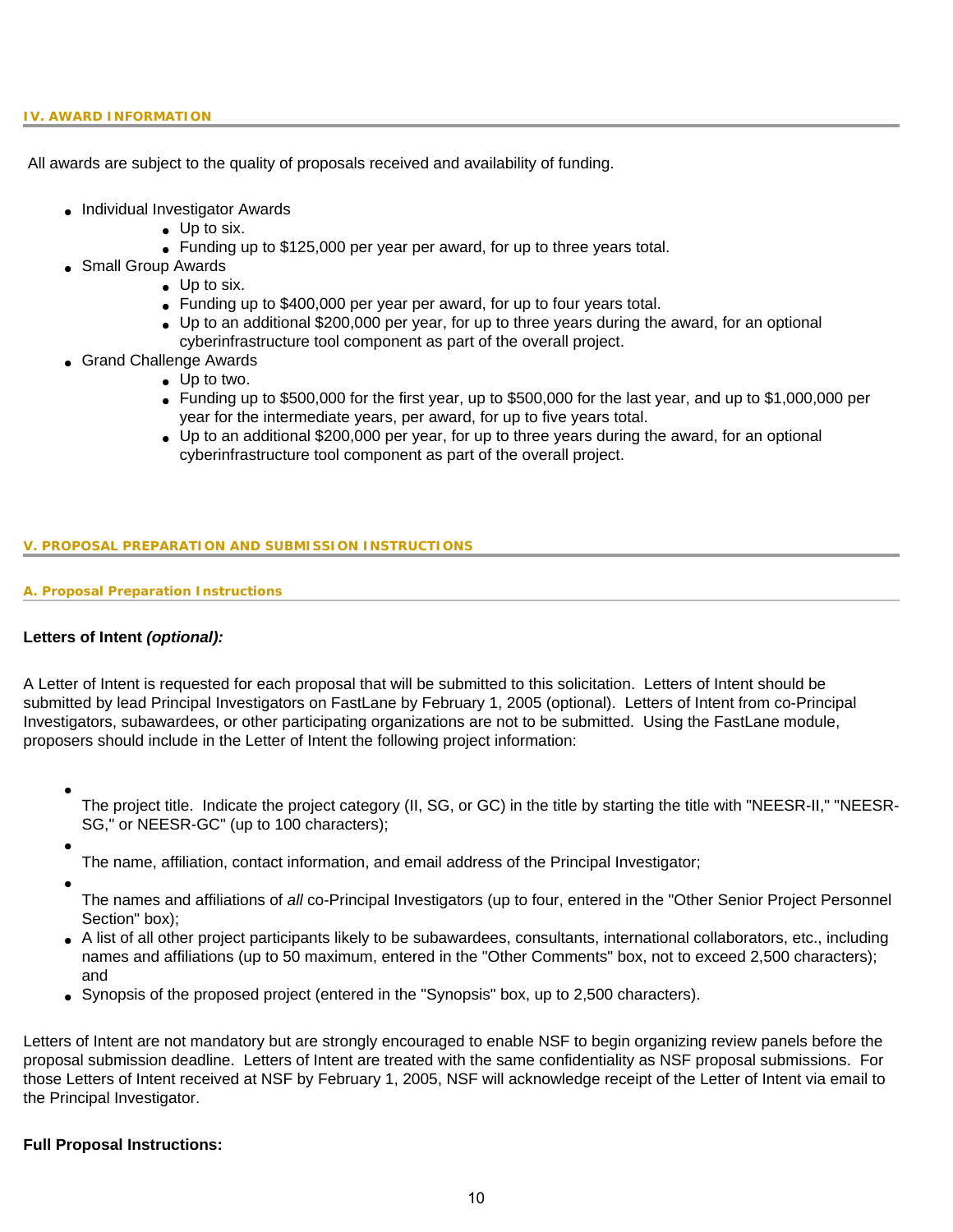Proposals submitted in response to this program announcement/solicitation should be prepared and submitted in accordance with the general guidelines contained in the NSF *Grant Proposal Guide* (GPG). The complete text of the GPG is available electronically on the NSF Website at: [http://www.nsf.gov/cgi-bin/getpub?gpg.](http://www.nsf.gov/cgi-bin/getpub?gpg) Paper copies of the GPG may be obtained from the NSF Publications Clearinghouse, telephone (703) 292-7827 or by e-mail from [pubs@nsf.gov.](mailto:pubs@nsf.gov)

Proposals submitted under this solicitation must utilize one or more of the NEES equipment sites operated by NEESinc. **Proposals that do not require the use of at least one NEES equipment site operated by NEESinc will be returned without review.**

Multi-organizational collaborative proposals may only be submitted if a single award is requested by the lead organization (with subawards administered by the lead organization). Collaborative proposals that are the simultaneous submission of proposals from different organizations, with each organization requesting a separate award, will be returned without review.

Proposal titles must begin with one of the following phrases: Individual Investigator proposal titles must begin with the phrase "**NEESR-II**;" Small Group proposal titles must begin with the phrase "**NEESR-SG**;" Grand Challenge proposal titles must begin with the phrase "**NEESR-GC**." Proposals with titles that do not begin with one of these three phrases will be returned without review.

Individual Investigator proposals are limited to the standard 15-page limit for the project description. Because of their larger scopes, Small Group and Grand Challenge proposals will be limited to 20 and 25 pages, respectively, for the project description. Small Group and Grand Challenge proposals containing a cyberinfrastructure tool component may include up to an additional five pages in the project description section. Proposals must have the entire project description submitted to FastLane in a single file upload. The project scope, budget, and schedule must incorporate all activities required to conduct the entire project. Proposers should consult the *NEES Facilities Users' Guide* (available at [http://www.nees.org\)](http://www.nees.org/), as well as NEESinc and the NEES equipment site(s) intended to be used in the project, during proposal preparation for information on the shared use of NEES equipment sites, including protocols, scheduling, budget, and experimental planning information.

Proposals must include the following items in the project description, in addition to the other required items in the NSF Grant Proposal Guide:

- Page one of the project description: A table that lists each project team member's name, title, affiliation, expertise, role in the project, and annual time allotted for project activities. Note: Proposals must not include the names of External Advisory Board members. Proposals that contain the names of External Advisory Board members will be returned without review.
- Page two of the project description: A one-page summary of the resources at the NEES equipment site(s) and any other major experimental facilities to be utilized in the proposed project, including the planned schedule and duration of use of each equipment site/facility.
- Discussion of intellectual merit to include, but not limited to, the following:
	- Summary of discussions with NEESinc and equipment site(s) during the proposal preparation stage;
	- Literature review that justifies the "gap" in earthquake engineering knowledge that the project proposes to address;
	- How the proposal addresses each of the key features above for the project category (II, SG, or GC) submitted; and
	- Results of prior research, including submittal of experimental and analytical data to the NEES national data repository in accordance with NSF policy and the NEESinc *Data Sharing and Archiving Policies and Guidelines.*
- Discussion of broader impacts to include, but not limited to, the following:
	- How the education and outreach component contributes to the goals of the NEESinc *Education, Outreach,*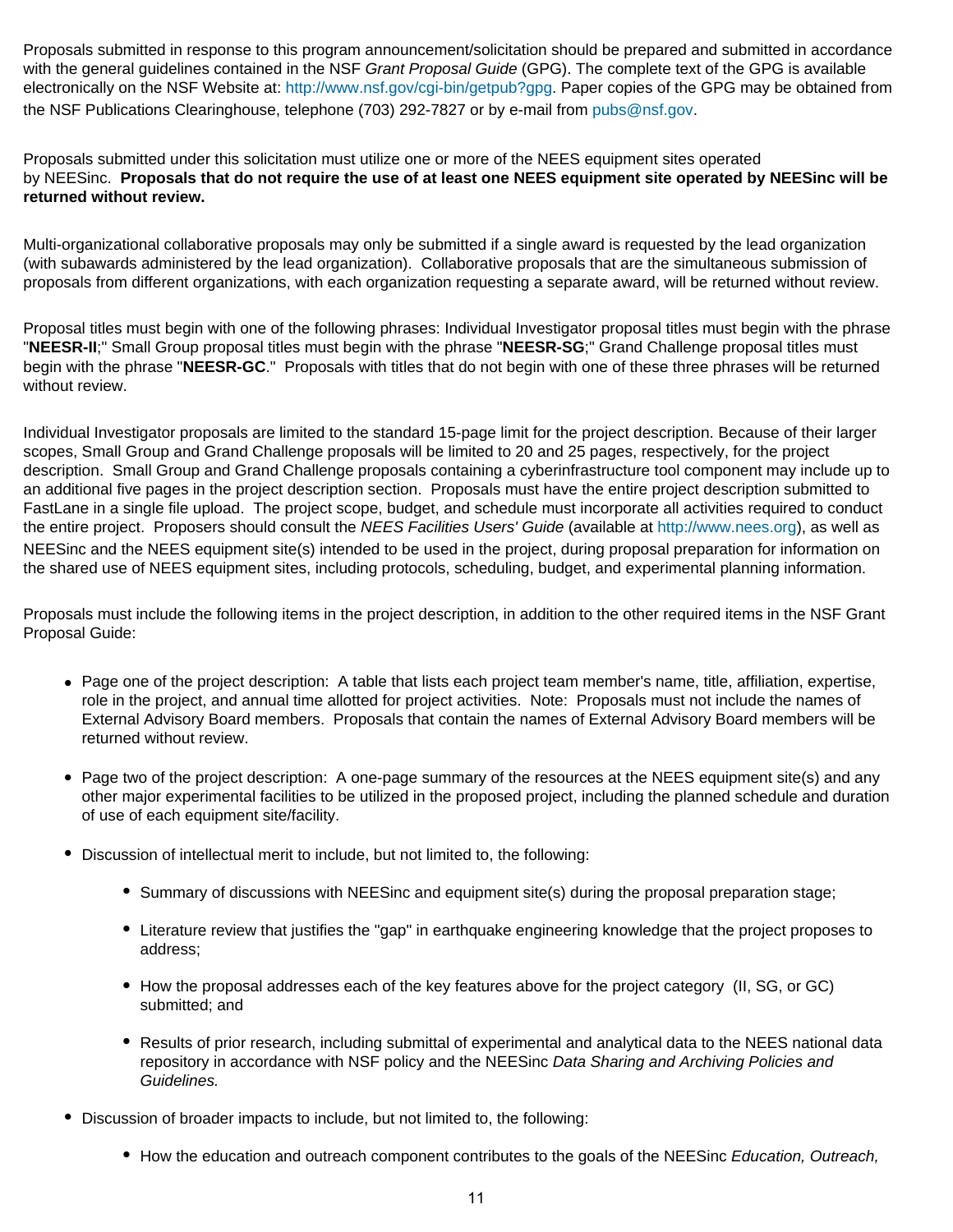*and Training (EOT) Plan for NEES,* including broadening the participation of underrepresented groups, and how the project team will interact with NEESinc staff for this component;

- How the project team will interact through the use of the NEESgrid resources, and how the utilization of those resources will lead to broader impacts by the proposed research;
- Expected impact of project activities on the current and future earthquake engineering workforce; and
- Expected impact of the plan for dissemination of research findings and data.

Proposals must include a functional budget table with the requested budget itemized annually and cumulatively into the following categories:

- Research activities budget.
	- Experimental activities budget. Provide a separate breakdown for each NEES equipment site and any other facility used (e.g., Japanese E-Defense facility or other U.S. facility).
	- Non-experimental activities budget.
- Education and outreach activities budget.
- Management budget (only for GC projects that include a formal project manager).
- Data archiving and sharing budget.
- Payload project budget (if any).
- Cyberinfrastructure tool component budget (if any).

## **Allowable Supplementary Documents**

The supplementary documents section may contain only the information requested below. No other documents are permitted to be included as a part of the proposal (e.g., letters of endorsement from professional organizations, consultants, practitioners, or other federal, state, and local government agencies, etc.). Proposals that contain documents other than those listed below will be returned without review:

- Project schedule for GC, SG, and II proposals.
- One letter of endorsement from NEESinc for the cyberinfrastructure tool component.
- For NEES/E-Defense collaborations: One letter of endorsement from the counterpart lead Japanese collaborator verifying interest in collaboration; proposed sources of Japanese research support, if any; and availability of the E-Defense facility for coordinated research.
- Formal vendor quote(s), if needed, for equipment or services beyond those available at the equipment sites.

Proposers are reminded to identify the program announcement/solicitation number (05-527) in the program announcement/ solicitation block on the proposal Cover Sheet. Compliance with this requirement is critical to determining the relevant proposal processing guidelines. Failure to submit this information may delay processing.

#### <span id="page-11-0"></span>**B. Budgetary Information**

## **Cost Sharing:**

<span id="page-11-1"></span>Cost sharing is not required in proposals submitted under this Program Solicitation.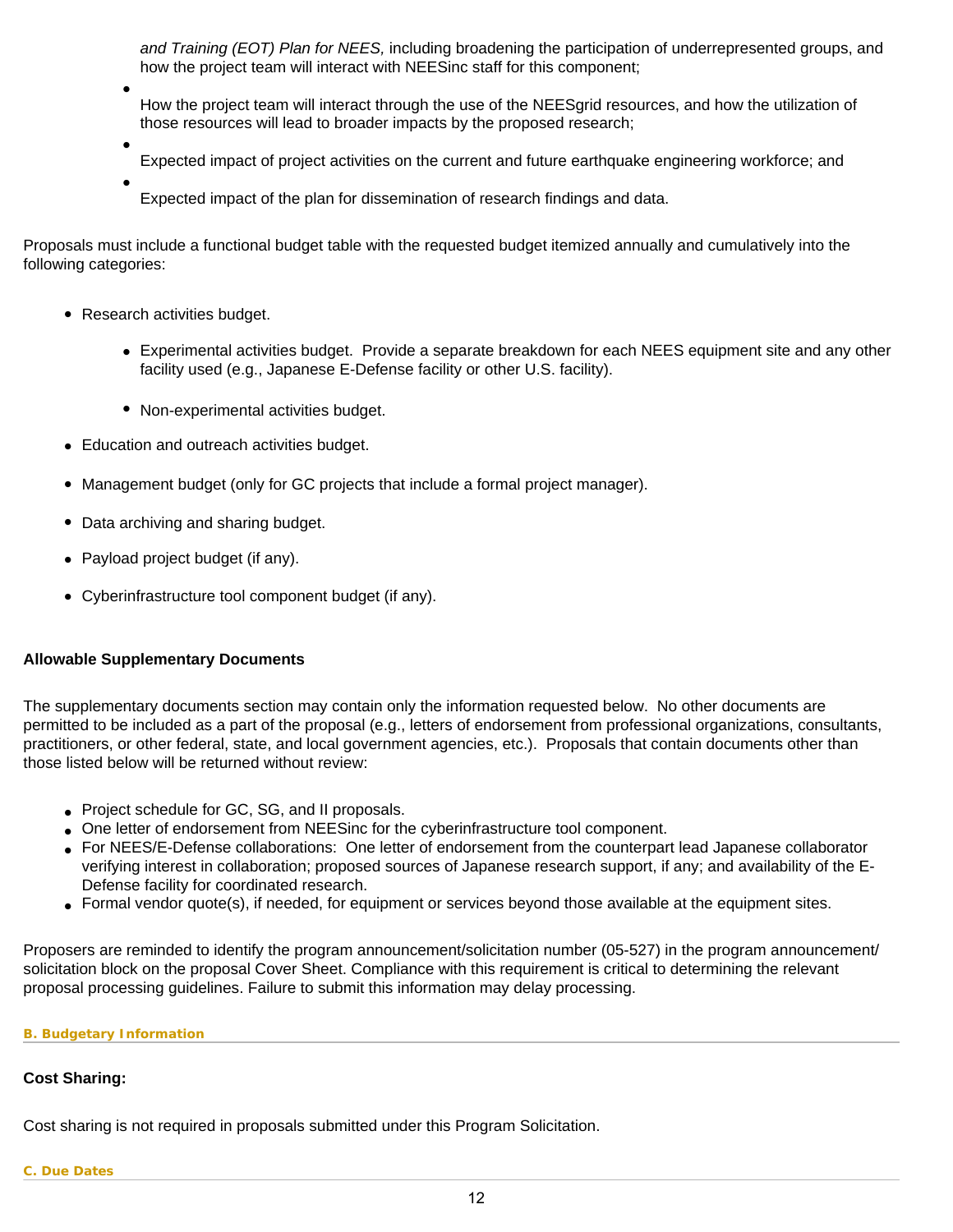Proposals must be submitted by the following date(s):

## **Letters of Intent** *(optional):*

February 01, 2005 (Optional)

**Full Proposal Deadline(s)** (due by 5 p.m. proposer's local time):

March 11, 2005

#### <span id="page-12-0"></span>**D. FastLane Requirements**

Proposers are required to prepare and submit all proposals for this announcement/solicitation through the FastLane system. Detailed instructions for proposal preparation and submission via FastLane are available at: [https://www.fastlane.nsf.gov/a1/](https://www.fastlane.nsf.gov/a1/newstan.htm) [newstan.htm](https://www.fastlane.nsf.gov/a1/newstan.htm). For FastLane user support, call the FastLane Help Desk at 1-800-673-6188 or e-mail [fastlane@nsf.gov](mailto:fastlane@nsf.gov). The FastLane Help Desk answers general technical questions related to the use of the FastLane system. Specific questions related to this program announcement/solicitation should be referred to the NSF program staff contact(s) listed in Section VIII of this announcement/solicitation.

*Submission of Electronically Signed Cover Sheets*. The Authorized Organizational Representative (AOR) must electronically sign the proposal Cover Sheet to submit the required proposal certifications (see Chapter II, Section C of the [Grant Proposal](http://www.nsf.gov/pubsys/ods/getpub.cfm?gpg) [Guide](http://www.nsf.gov/pubsys/ods/getpub.cfm?gpg) for a listing of the certifications). The AOR must provide the required electronic certifications within five working days following the electronic submission of the proposal. Proposers are no longer required to provide a paper copy of the signed Proposal Cover Sheet to NSF. Further instructions regarding this process are available on the FastLane Website at: [http://](http://www.fastlane.nsf.gov/) [www.fastlane.nsf.gov](http://www.fastlane.nsf.gov/)

#### <span id="page-12-2"></span><span id="page-12-1"></span>**VI. PROPOSAL REVIEW INFORMATION**

#### **A. NSF Proposal Review Process**

Reviews of proposals submitted to NSF are solicited from peers with expertise in the substantive area of the proposed research or education project. These reviewers are selected by Program Officers charged with the oversight of the review process. NSF invites the proposer to suggest, at the time of submission, the names of appropriate or inappropriate reviewers. Care is taken to ensure that reviewers have no conflicts with the proposer. Special efforts are made to recruit reviewers from non-academic institutions, minority-serving institutions, or adjacent disciplines to that principally addressed in the proposal.

The National Science Board approved revised criteria for evaluating proposals at its meeting on March 28, 1997 [\(NSB 97-](http://www.nsf.gov/pubsys/ods/getpub.cfm?nsb9772) [72\).](http://www.nsf.gov/pubsys/ods/getpub.cfm?nsb9772) All NSF proposals are evaluated through use of the two merit review criteria. In some instances, however, NSF will employ additional criteria as required to highlight the specific objectives of certain programs and activities.

On July 8, 2002, the NSF Director issued [Important Notice 127](http://www.nsf.gov/pubsys/ods/getpub.cfm?iin127), Implementation of new Grant Proposal Guide Requirements Related to the Broader Impacts Criterion. This Important Notice reinforces the importance of addressing both criteria in the preparation and review of all proposals submitted to NSF. NSF continues to strengthen its internal processes to ensure that both of the merit review criteria are addressed when making funding decisions.

In an effort to increase compliance with these requirements, the January 2002 issuance of the GPG incorporated revised proposal preparation guidelines relating to the development of the Project Summary and Project Description. Chapter II of the GPG specifies that Principal Investigators (PIs) must address both merit review criteria in separate statements within the one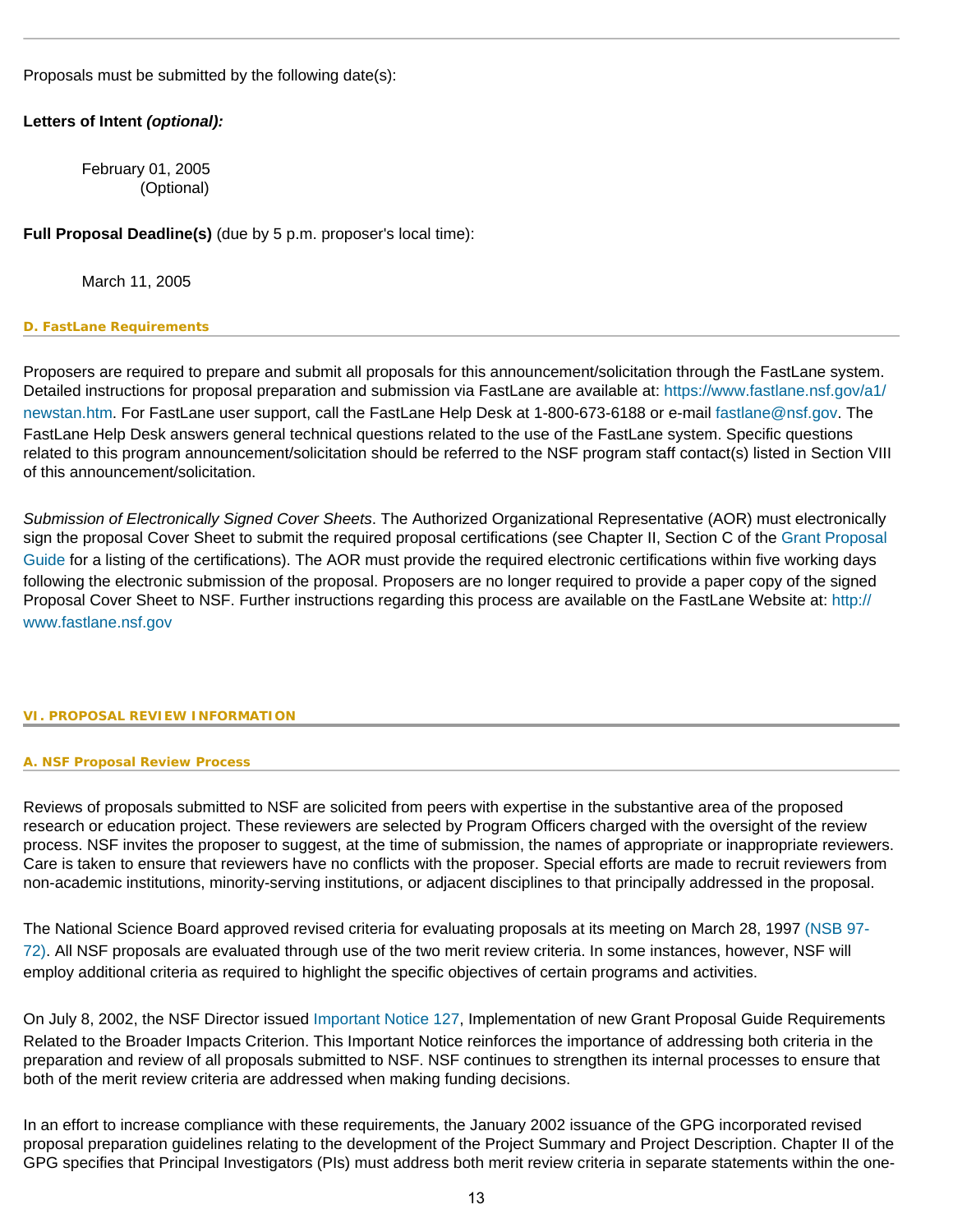page Project Summary. This chapter also reiterates that broader impacts resulting from the proposed project must be addressed in the Project Description and described as an integral part of the narrative.

Effective October 1, 2002, NSF will return without review proposals that do not separately address both merit review criteria within the Project Summary. It is believed that these changes to NSF proposal preparation and processing guidelines will more clearly articulate the importance of broader impacts to NSF-funded projects.

The two National Science Board approved merit review criteria are listed below (see the [Grant Proposal Guide](http://www.nsf.gov/pubsys/ods/getpub.cfm?gpg) Chapter III.A for further information). The criteria include considerations that help define them. These considerations are suggestions and not all will apply to any given proposal. While proposers must address both merit review criteria, reviewers will be asked to address only those considerations that are relevant to the proposal being considered and for which he/she is qualified to make judgments.

### **What is the intellectual merit of the proposed activity?**

How important is the proposed activity to advancing knowledge and understanding within its own field or across different fields? How well qualified is the proposer (individual or team) to conduct the project? (If appropriate, the reviewer will comment on the quality of the prior work.) To what extent does the proposed activity suggest and explore creative and original concepts? How well conceived and organized is the proposed activity? Is there sufficient access to resources?

### **What are the broader impacts of the proposed activity?**

How well does the activity advance discovery and understanding while promoting teaching, training, and learning? How well does the proposed activity broaden the participation of underrepresented groups (e.g., gender, ethnicity, disability, geographic, etc.)? To what extent will it enhance the infrastructure for research and education, such as facilities, instrumentation, networks, and partnerships? Will the results be disseminated broadly to enhance scientific and technological understanding? What may be the benefits of the proposed activity to society?

NSF staff will give careful consideration to the following in making funding decisions:

#### *Integration of Research and Education*

One of the principal strategies in support of NSF's goals is to foster integration of research and education through the programs, projects, and activities it supports at academic and research institutions. These institutions provide abundant opportunities where individuals may concurrently assume responsibilities as researchers, educators, and students and where all can engage in joint efforts that infuse education with the excitement of discovery and enrich research through the diversity of learning perspectives.

#### *Integrating Diversity into NSF Programs, Projects, and Activities*

Broadening opportunities and enabling the participation of all citizens -- women and men, underrepresented minorities, and persons with disabilities -- is essential to the health and vitality of science and engineering. NSF is committed to this principle of diversity and deems it central to the programs, projects, and activities it considers and supports.

#### **Additional Review Criteria**:

## **Additional NSF Review Process for Proposals Containing a Cyberinfrastructure Tool Component**

Proposals containing a cyberinfrastructure tool component will be co-reviewed by panels formed to review proposals under this solicitation and by panels and/or ad hoc mail reviews formed by CISE/SCI.

### **Additional NSF Review Process for Earth Science (EarthScope)/Earthquake Engineering (NEES) Research Proposals**

Proposals focusing on Earth Science (EarthScope)/Earthquake Engineering (NEES) research will be co-reviewed by panels formed to review proposals under this solicitation and by panels and/or ad hoc mail reviews formed by GEO/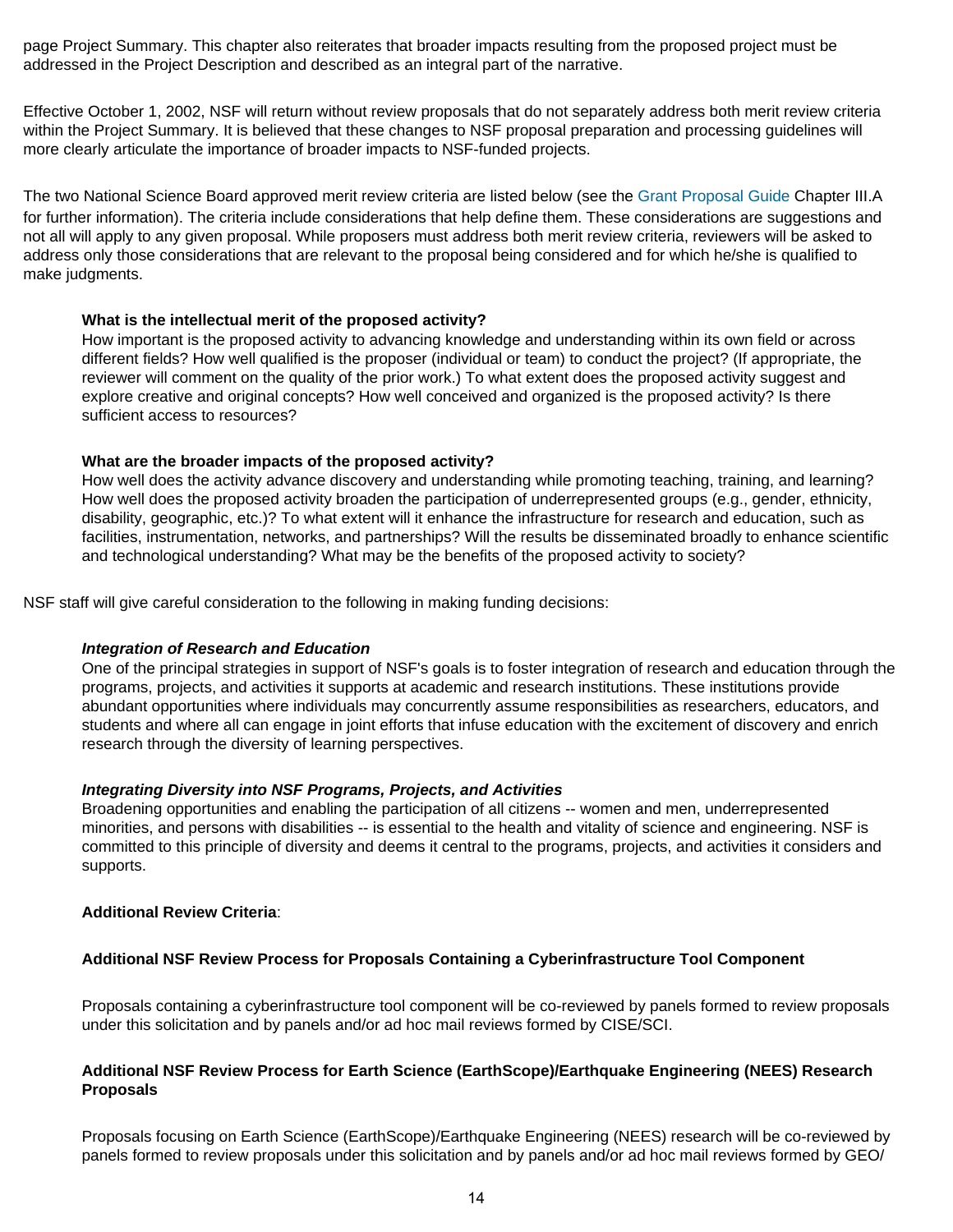EAR.

### **Additional NSF Review Process for Grand Challenge Proposals**

Grand Challenge (GC) proposals will first undergo a panel merit review, with ad hoc mail reviews as needed. The panel review will make recommendations for GC proposals to be considered for a second merit reverse site visit review. NSF/CMS staff will review these recommendations and select a shortlist of GC proposals to be invited by NSF for merit review (reverse site visit) by a Grand Challenge Research Panel. Principal Investigators that make the shortlist will be required for the reverse site visit to brief the Grand Challenge Research Panel in person at NSF headquarters in Arlington, VA. Each invited Principal Investigator may bring up to two additional project team members as briefing participants. NSF will notify the Principal Investigators of all submitted GC proposals of the planned review dates within one month after the proposal deadline. GC proposers should plan their schedules to be available for this second and final step of the merit review process in case they are selected. Briefing dates will not be rescheduled. Travel and other costs will be the responsibility of proposers. Proposers will be asked to submit, one week prior to the briefing, a ten-page maximum proposal addendum to address reviewer comments; this addendum will be included as part of the Grand Challenge Research Panel review.

#### <span id="page-14-0"></span>**B. Review Protocol and Associated Customer Service Standard**

All proposals are carefully reviewed by at least three other persons outside NSF who are experts in the particular field represented by the proposal. Proposals submitted in response to this announcement/solicitation will be reviewed by Ad Hoc and/or panel review.

Reviewers will be asked to formulate a recommendation to either support or decline each proposal. The Program Officer assigned to manage the proposal's review will consider the advice of reviewers and will formulate a recommendation.

A summary rating and accompanying narrative will be completed and submitted by each reviewer. In all cases, reviews are treated as confidential documents. Verbatim copies of reviews, excluding the names of the reviewers, are sent to the Principal Investigator/Project Director by the Program Director. In addition, the proposer will receive an explanation of the decision to award or decline funding.

NSF is striving to be able to tell proposers whether their proposals have been declined or recommended for funding within six months. The time interval begins on the closing date of an announcement/solicitation, or the date of proposal receipt, whichever is later. The interval ends when the Division Director accepts the Program Officer's recommendation.

In all cases, after programmatic approval has been obtained, the proposals recommended for funding will be forwarded to the Division of Grants and Agreements for review of business, financial, and policy implications and the processing and issuance of a grant or other agreement. Proposers are cautioned that only a Grants and Agreements Officer may make commitments, obligations or awards on behalf of NSF or authorize the expenditure of funds. No commitment on the part of NSF should be inferred from technical or budgetary discussions with a NSF Program Officer. A Principal Investigator or organization that makes financial or personnel commitments in the absence of a grant or cooperative agreement signed by the NSF Grants and Agreements Officer does so at their own risk.

#### <span id="page-14-2"></span><span id="page-14-1"></span>**VII. AWARD ADMINISTRATION INFORMATION**

#### **A. Notification of the Award**

<span id="page-14-3"></span>Notification of the award is made to *the submitting organization* by a Grants Officer in the Division of Grants and Agreements. Organizations whose proposals are declined will be advised as promptly as possible by the cognizant NSF Program Division administering the program. Verbatim copies of reviews, not including the identity of the reviewer, will be provided automatically to the Principal Investigator. (See section VI.A. for additional information on the review process.)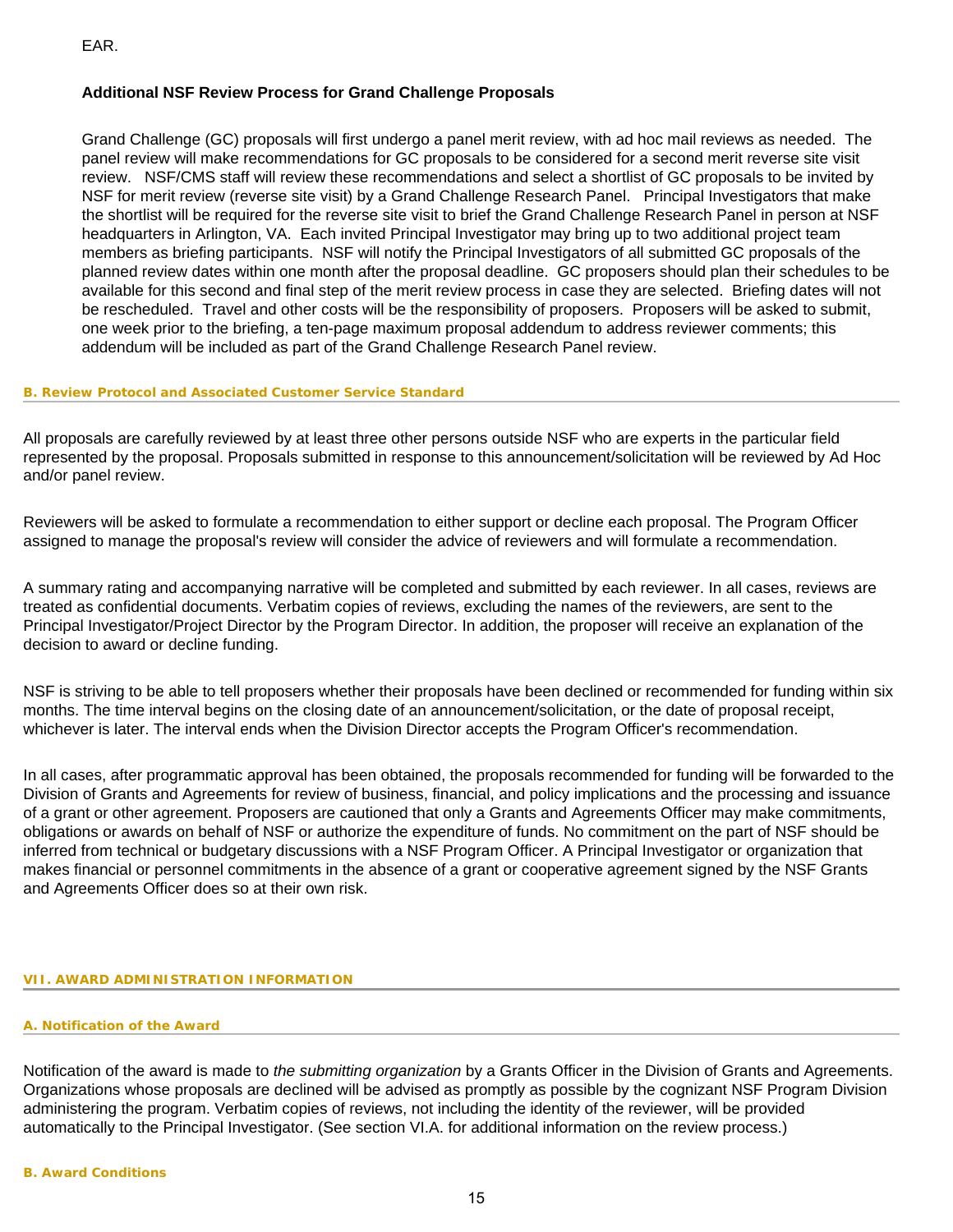An NSF award consists of: (1) the award letter, which includes any special provisions applicable to the award and any numbered amendments thereto; (2) the budget, which indicates the amounts, by categories of expense, on which NSF has based its support (or otherwise communicates any specific approvals or disapprovals of proposed expenditures); (3) the proposal referenced in the award letter; (4) the applicable award conditions, such as Grant General Conditions (NSF-GC-1); \* or Federal Demonstration Partnership (FDP) Terms and Conditions \* and (5) any announcement or other NSF issuance that may be incorporated by reference in the award letter. Cooperative agreement awards also are administered in accordance with NSF Cooperative Agreement Terms and Conditions (CA-1). Electronic mail notification is the preferred way to transmit NSF awards to organizations that have electronic mail capabilities and have requested such notification from the Division of Grants and Agreements.

\*These documents may be accessed electronically on NSF's Website at [http://www.nsf.gov/home/grants/grants\\_gac.htm](http://www.nsf.gov/home/grants/grants_gac.htm). Paper copies may be obtained from the NSF Publications Clearinghouse, telephone (703) 292-7827 or by e-mail from [pubs@nsf.gov.](mailto:pubs@nsf.gov)

More comprehensive information on NSF Award Conditions is contained in the NSF *Grant Policy Manual* (GPM) Chapter II, available electronically on the NSF Website at [http://www.nsf.gov/cgi-bin/getpub?gpm.](http://www.nsf.gov/cgi-bin/getpub?gpm) The GPM is also for sale through the Superintendent of Documents, Government Printing Office (GPO), Washington, DC 20402. The telephone number at GPO for subscription information is (202) 512-1800. The GPM may be ordered through the GPO Website at [http://www.gpo.gov](http://www.gpo.gov/).

## **Special Award Conditions:**

All experimental and analytical data generated during the research project, including full documentation of the associated metadata and the complete E-Notebook, will be required to be submitted to the NEES national data repository operated by NEESinc. Data must be submitted in accordance with the data, metadata, and E-Notebook formats and policies established by the earthquake engineering community in the NEESinc *Data Sharing and Archiving Policies and Guidelines.*

Awardees will be required to attend an annual NEES research and education awardees meeting; this meeting will be open to the public.

#### <span id="page-15-0"></span>**C. Reporting Requirements**

For all multi-year grants (including both standard and continuing grants), the PI must submit an annual project report to the cognizant Program Officer at least 90 days before the end of the current budget period.

Within 90 days after the expiration of an award, the PI also is required to submit a final project report. Failure to provide final technical reports delays NSF review and processing of pending proposals for the PI and all Co-PIs. PIs should examine the formats of the required reports in advance to assure availability of required data.

PIs are required to use NSF's electronic project reporting system, available through FastLane, for preparation and submission of annual and final project reports. This system permits electronic submission and updating of project reports, including information on project participants (individual and organizational), activities and findings, publications, and other specific products and contributions. PIs will not be required to re-enter information previously provided, either with a proposal or in earlier updates using the electronic system.

#### <span id="page-15-1"></span>**VIII. CONTACTS FOR ADDITIONAL INFORMATION**

General inquiries regarding this program should be made to:

● Joy M. Pauschke, Program Director, Directorate for Engineering, Division of Civil & Mechanical Systems, 545 S, telephone: (703) 292-7024, fax: (703) 292-9053, email: [jpauschk@nsf.gov](mailto:jpauschk@nsf.gov)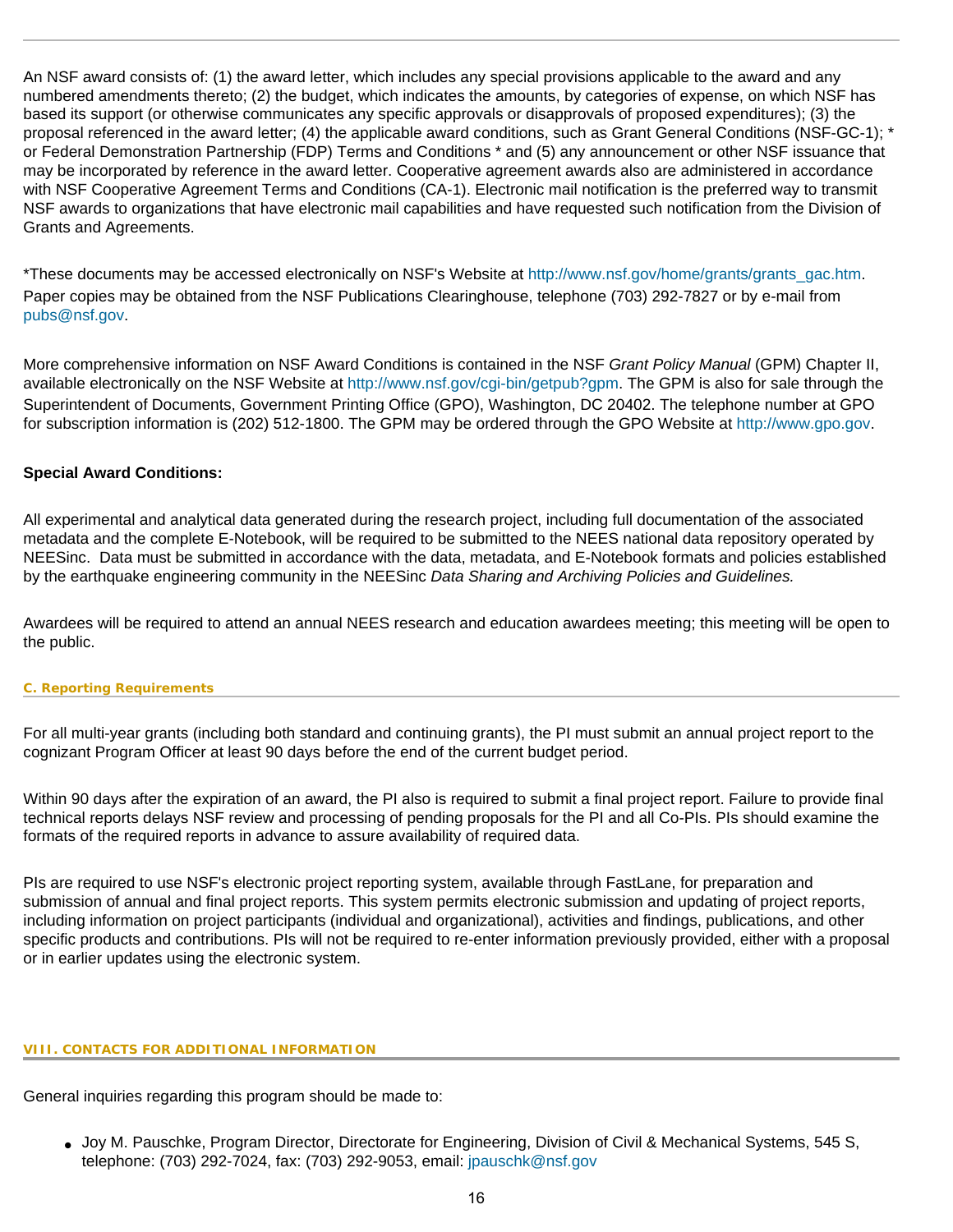### **Cognizant Program Officer(s):**

Ken P. Chong, Program Director, Mechanics and Structures of Materials Program, Directorate for Engineering, Division of Civil & Mechanical Systems, 545 S, telephone: (703) 292-7008, fax: (703) 292- 9053, email: [kchong@nsf.gov](mailto:kchong@nsf.gov) 

Yip-Wah Chung, Program Director, Surface Engineering and Material Design Program, Directorate for Engineering, Division of Civil & Mechanical Systems, 545 S, telephone: (703) 292-7476, fax (703), 292- 9053, email: [ychung@nsf.gov](mailto:ychung@nsf.gov)

Richard J. Fragaszy, Program Director, Geomechanics and Geotechnical Systems Program, Directorate for Engineering, Division of Civil & Mechanical Systems, 545 S, telephone: (703) 292-7011, fax: (703) 292- 9053, email: [rfragasz@nsf.gov](mailto:rfragasz@nsf.gov) 

Jesus de la Garza, Program Director, Information Technology and Infrastructure Systems Program, Directorate for Engineering, Division of Civil & Mechanical Systems, 545 S, telephone: (703) 292-7791, fax: (703) 292-9053, email: [jgarza@nsf.gov](mailto:jgarza@nsf.gov)

Jorn Larsen-Basse, Program Director, Infrastructure Materials and Structural Mechanics Program, Directorate for Engineering, Division of Civil & Mechanical Systems, 545 S, telephone: (703) 292-7016, fax (703), 292-9053, email: [jlarsenb@nsf.gov](mailto:jlarsenb@nsf.gov)

Shih Chi Liu, Program Director, Sensor Technologies for Civil and Mechanical Systems Program, Directorate for Engineering, Division of Civil & Mechanical Systems, 545 S, telephone: (703) 292- 7017, fax: (703) 292-9053, email: [sliu@nsf.gov](mailto:sliu@nsf.gov)

Steven L. McCabe, Program Director, Structural Systems and Hazard Mitigation of Structures Program, Directorate for Engineering, Division of Civil & Mechanical Systems, 545 S, telephone: (703) 292- 7003, fax: (703) 292-9053, email: [smccabe@nsf.gov](mailto:smccabe@nsf.gov)

Vilas Mujumdar, Program Director, George E. Brown, Jr. Network for Earthquake Engineering Simulation, Directorate for Engineering, Division of Civil & Mechanical Systems, 545 S, telephone: (703) 292- 7262, fax: (703) 292-9053, email: [vmujumda@nsf.gov](mailto:vmujumda@nsf.gov)

Joy M. Pauschke, Program Director, George E. Brown, Jr. Network for Earthquake Engineering Simulation, Directorate for Engineering, Division of Civil & Mechanical Systems, 545 S, telephone: (703) 292- 7024, fax: (703) 292-9053, email: [jpauschk@nsf.gov](mailto:jpauschk@nsf.gov)

Juan Pestana, Program Director, Geoenvironmental Engineering and Geohazards Program, Directorate for Engineering, Division of Civil & Mechanical Systems, 545 S, telephone: (703) 292-7004, fax: (703) 292- 9053, email: [jpestana@nsf.gov](mailto:jpestana@nsf.gov)

Kaye Shedlock, Program Director, EarthScope Program, Directorate for Geosciences, Division of Earth Sciences, 785 S, telephone: (703) 292-8556, fax: (703) 292-9025, email: [kshedloc@nsf.gov](mailto:kshedloc@nsf.gov)

Kevin Thompson, Program Director, Cyber Trust, NSF Middleware Initiative, and Science of Design Programs, Directorate for Computer and Information Science and Engineering, Division of Shared Cyberinfrastructure, telephone: (703) 292-8962, fax: (703) 292-9060, email: [kthompso@nsf.gov](mailto:kthompso@nsf.gov)

Masayoshi Tomizuka, Program Director, Dynamic Systems and Control Program, Directorate for Engineering, Division of Civil & Mechanical Systems, 545 S, telephone: (703) 292-7012, fax: (703) 292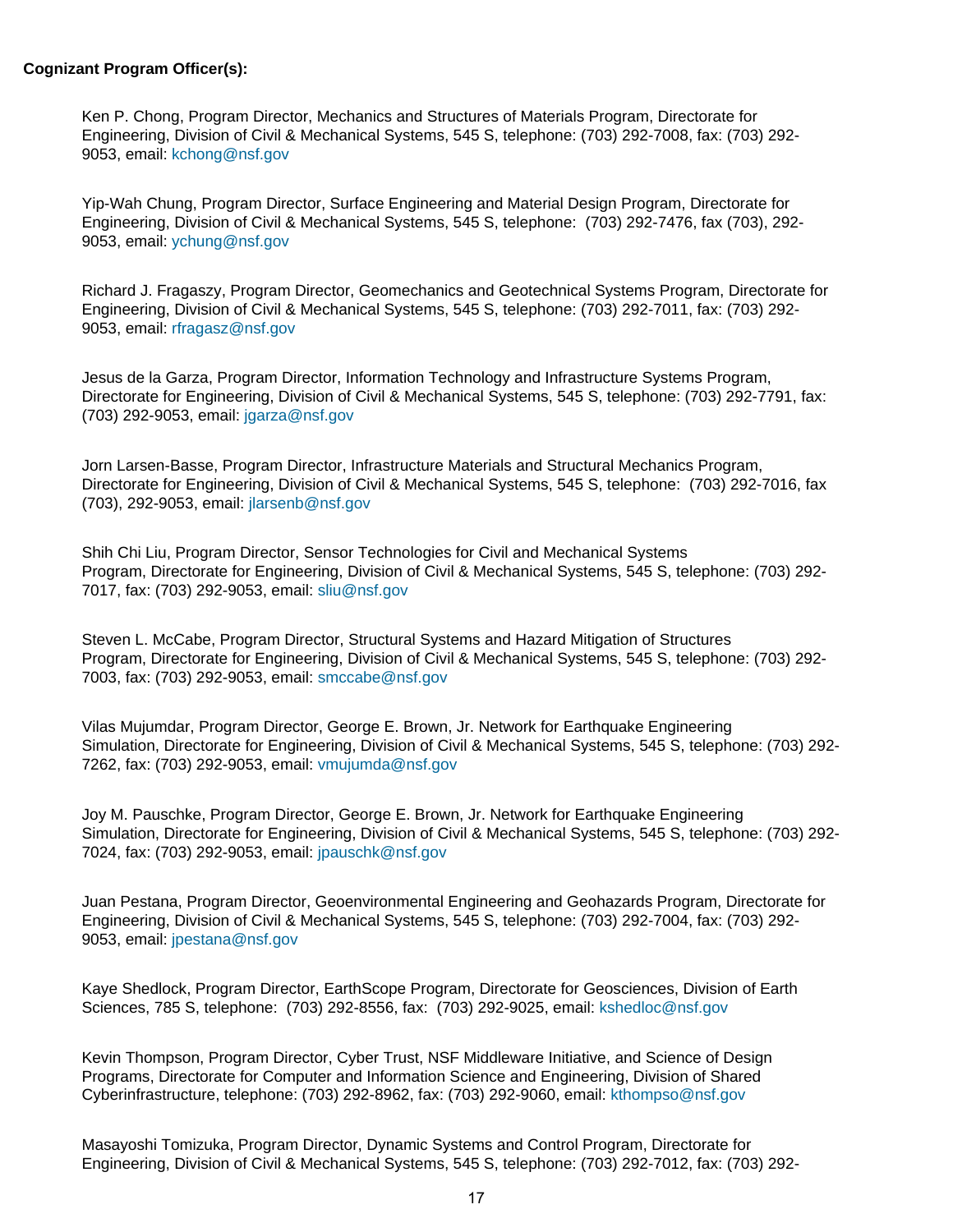Dennis Wenger, Program Director, Infrastructure Systems Management and Hazard Response Program, Directorate for Engineering, Division of Civil & Mechanical Systems, 545 S, telephone: (703) 292-7014, fax: (703) 292-9053, email: [dwenger@nsf.gov](mailto:dwenger@nsf.gov)

For questions related to the use of FastLane, contact:

● Kimberly J. Bryant, Information Technology Specialist, Directorate for Engineering, Division of Civil & Mechanical Systems, 545 S, telephone: (703) 292-7006, fax: (703) 292-9053, email: [kbryant@nsf.gov](mailto:kbryant@nsf.gov)

#### <span id="page-17-0"></span>**IX. OTHER PROGRAMS OF INTEREST**

The NSF *Guide to Programs* is a compilation of funding for research and education in science, mathematics, and engineering. The NSF *Guide to Programs* is available electronically at <http://www.nsf.gov/cgi-bin/getpub?gp>. General descriptions of NSF programs, research areas, and eligibility information for proposal submission are provided in each chapter.

Many NSF programs offer announcements or solicitations concerning specific proposal requirements. To obtain additional information about these requirements, contact the appropriate NSF program offices. Any changes in NSF's fiscal year programs occurring after press time for the *Guide to Programs* will be announced in the NSF [E-Bulletin](http://www.nsf.gov/home/ebulletin), which is updated daily on the NSF Website at<http://www.nsf.gov/home/ebulletin>, and in individual program announcements/solicitations. Subscribers can also sign up for NSF's [Custom News Service](http://www.nsf.gov/home/cns/start.htm) [\(http://www.nsf.gov/home/cns/start.htm\)](http://www.nsf.gov/home/cns/start.htm) to be notified of new funding opportunities that become available.

#### **ABOUT THE NATIONAL SCIENCE FOUNDATION**

The National Science Foundation (NSF) funds research and education in most fields of science and engineering. Awardees are wholly responsible for conducting their project activities and preparing the results for publication. Thus, the Foundation does not assume responsibility for such findings or their interpretation.

NSF welcomes proposals from all qualified scientists, engineers and educators. The Foundation strongly encourages women, minorities and persons with disabilities to compete fully in its programs. In accordance with Federal statutes, regulations and NSF policies, no person on grounds of race, color, age, sex, national origin or disability shall be excluded from participation in, be denied the benefits of, or be subjected to discrimination under any program or activity receiving financial assistance from NSF, although some programs may have special requirements that limit eligibility.

*Facilitation Awards for Scientists and Engineers with Disabilities* (FASED) provide funding for special assistance or equipment to enable persons with disabilities (investigators and other staff, including student research assistants) to work on NSF-supported projects. See the GPG Chapter II, Section D.2 for instructions regarding preparation of these types of proposals.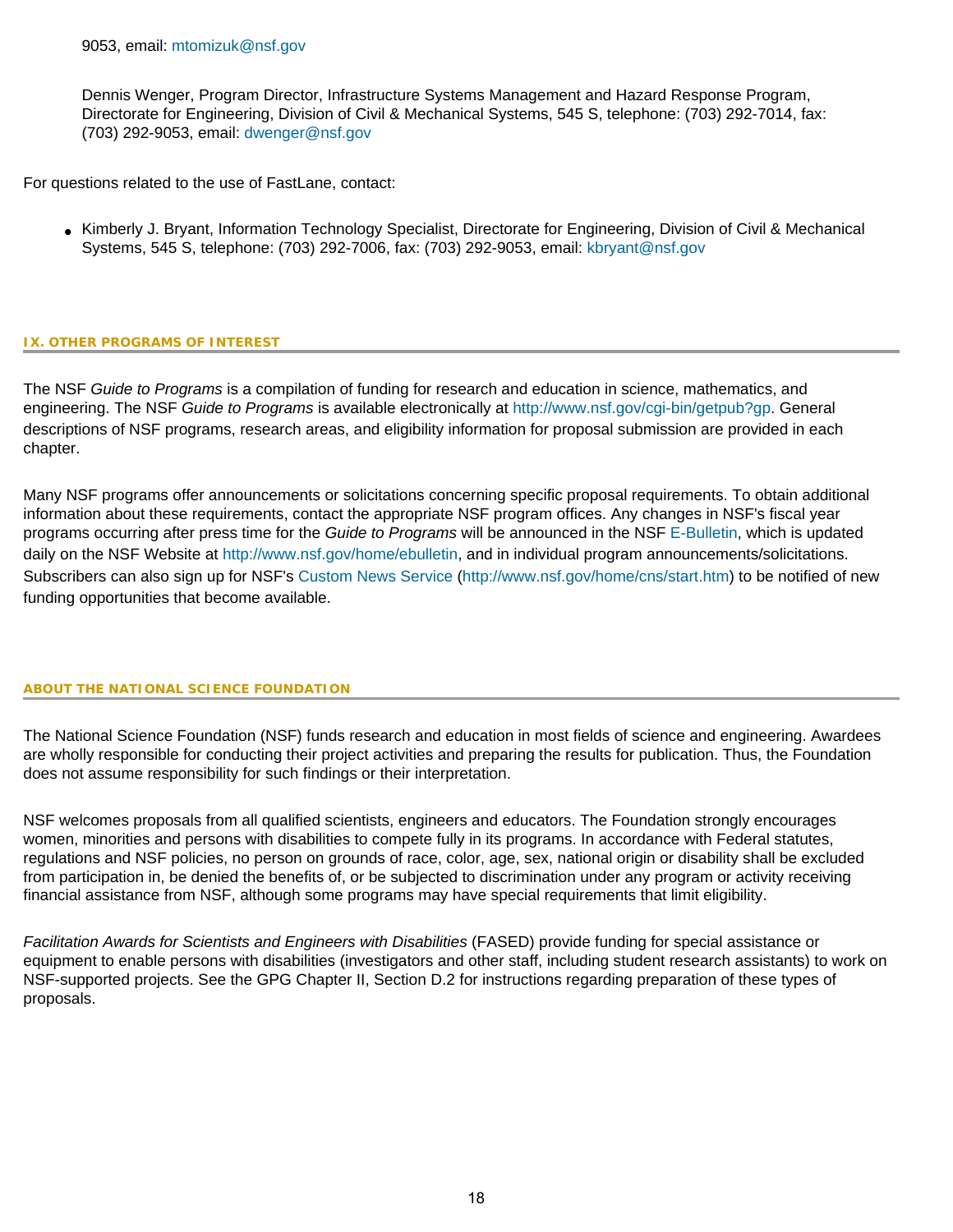The National Science Foundation promotes and advances scientific progress in the United States by competitively awarding grants and cooperative agreements for research and education in the sciences, mathematics, and engineering.

To get the latest information about program deadlines, to download copies of NSF publications, and to access abstracts of awards, visit the NSF Website at [http://www.nsf.gov](http://www.nsf.gov/)

| • Location:                                            | 4201 Wilson Blvd. Arlington, VA 22230 |
|--------------------------------------------------------|---------------------------------------|
| • For General Information<br>(NSF Information Center): | (703) 292-5111                        |
| • TDD (for the hearing-impaired):                      | (703) 292-5090                        |
| • To Order Publications or Forms:                      |                                       |
| Send an e-mail to:                                     | pubs@nsf.gov                          |
| or telephone:                                          | (703) 292-7827                        |
| • To Locate NSF Employees:                             | (703) 292-5111                        |
|                                                        |                                       |

#### **PRIVACY ACT AND PUBLIC BURDEN STATEMENTS**

The information requested on proposal forms and project reports is solicited under the authority of the National Science Foundation Act of 1950, as amended. The information on proposal forms will be used in connection with the selection of qualified proposals; project reports submitted by awardees will be used for program evaluation and reporting within the Executive Branch and to Congress. The information requested may be disclosed to qualified reviewers and staff assistants as part of the proposal review process; to applicant institutions/grantees to provide or obtain data regarding the proposal review process, award decisions, or the administration of awards; to government contractors, experts, volunteers and researchers and educators as necessary to complete assigned work; to other government agencies needing information as part of the review process or in order to coordinate programs; and to another Federal agency, court or party in a court or Federal administrative proceeding if the government is a party. Information about Principal Investigators may be added to the Reviewer file and used to select potential candidates to serve as peer reviewers or advisory committee members. See Systems of Records, NSF-50, "Principal Investigator/Proposal File and Associated Records," 63 Federal Register 267 (January 5, 1998), and NSF-51, "Reviewer/Proposal File and Associated Records," 63 Federal Register 268 (January 5, 1998). Submission of the information is voluntary. Failure to provide full and complete information, however, may reduce the possibility of receiving an award.

An agency may not conduct or sponsor, and a person is not required to respond to an information collection unless it displays a valid OMB control number. The OMB control number for this collection is 3145-0058. Public reporting burden for this collection of information is estimated to average 120 hours per response, including the time for reviewing instructions. Send comments regarding this burden estimate and any other aspect of this collection of information, including suggestions for reducing this burden, to: Suzanne Plimpton, Reports Clearance Officer, Division of Administrative Services, National Science Foundation, Arlington, VA 22230.

OMB control number: 3145-0058.